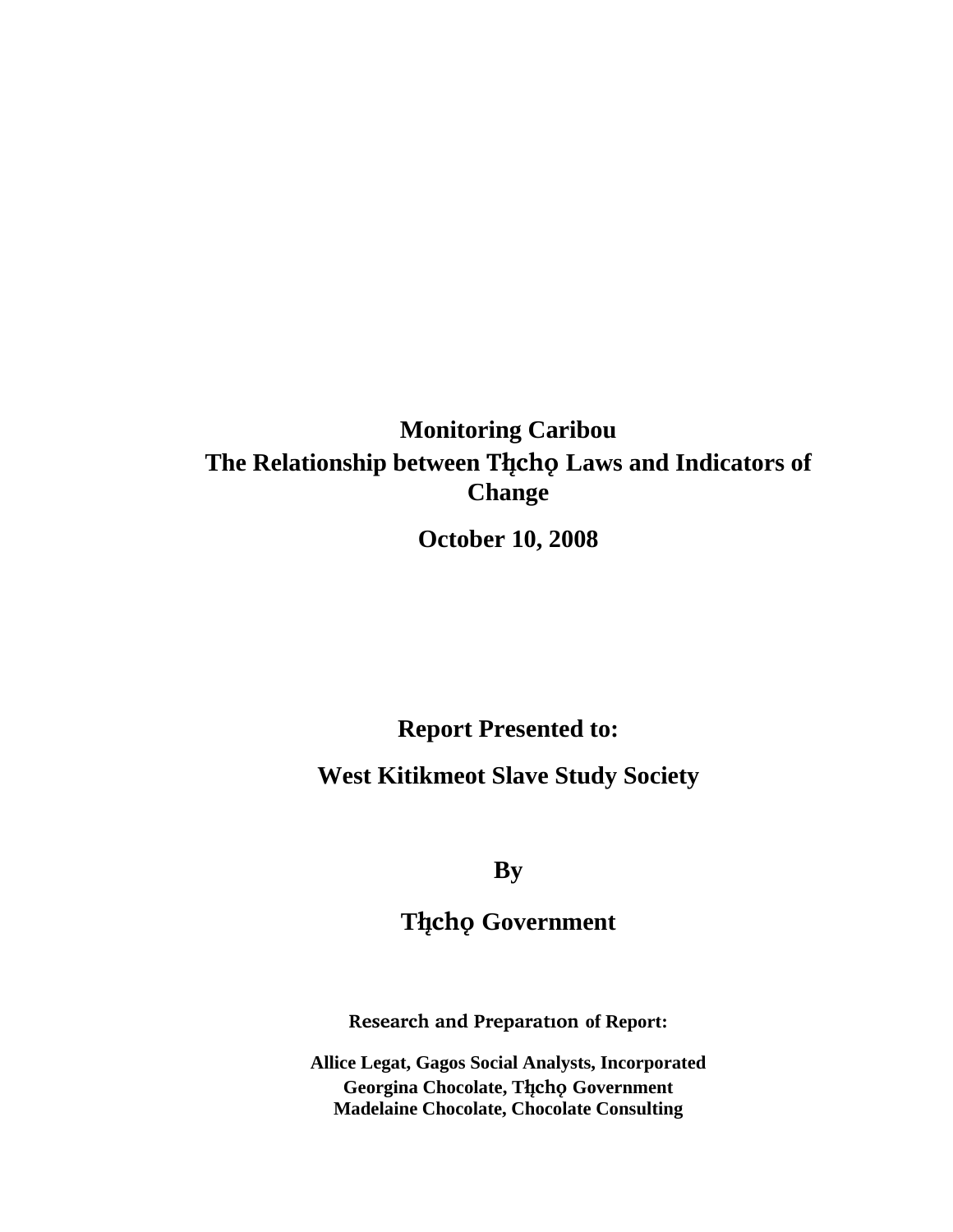| Laws Governing the Responsibility of the Leaders and Elders  16 |  |
|-----------------------------------------------------------------|--|
| Laws Governing Parents' and other Family Members' Behaviour 16  |  |
|                                                                 |  |
|                                                                 |  |
|                                                                 |  |
|                                                                 |  |
|                                                                 |  |
|                                                                 |  |
|                                                                 |  |
|                                                                 |  |
|                                                                 |  |
|                                                                 |  |
|                                                                 |  |
|                                                                 |  |
|                                                                 |  |
|                                                                 |  |
|                                                                 |  |
|                                                                 |  |
|                                                                 |  |
|                                                                 |  |
|                                                                 |  |
|                                                                 |  |
|                                                                 |  |

# **Table of Contents**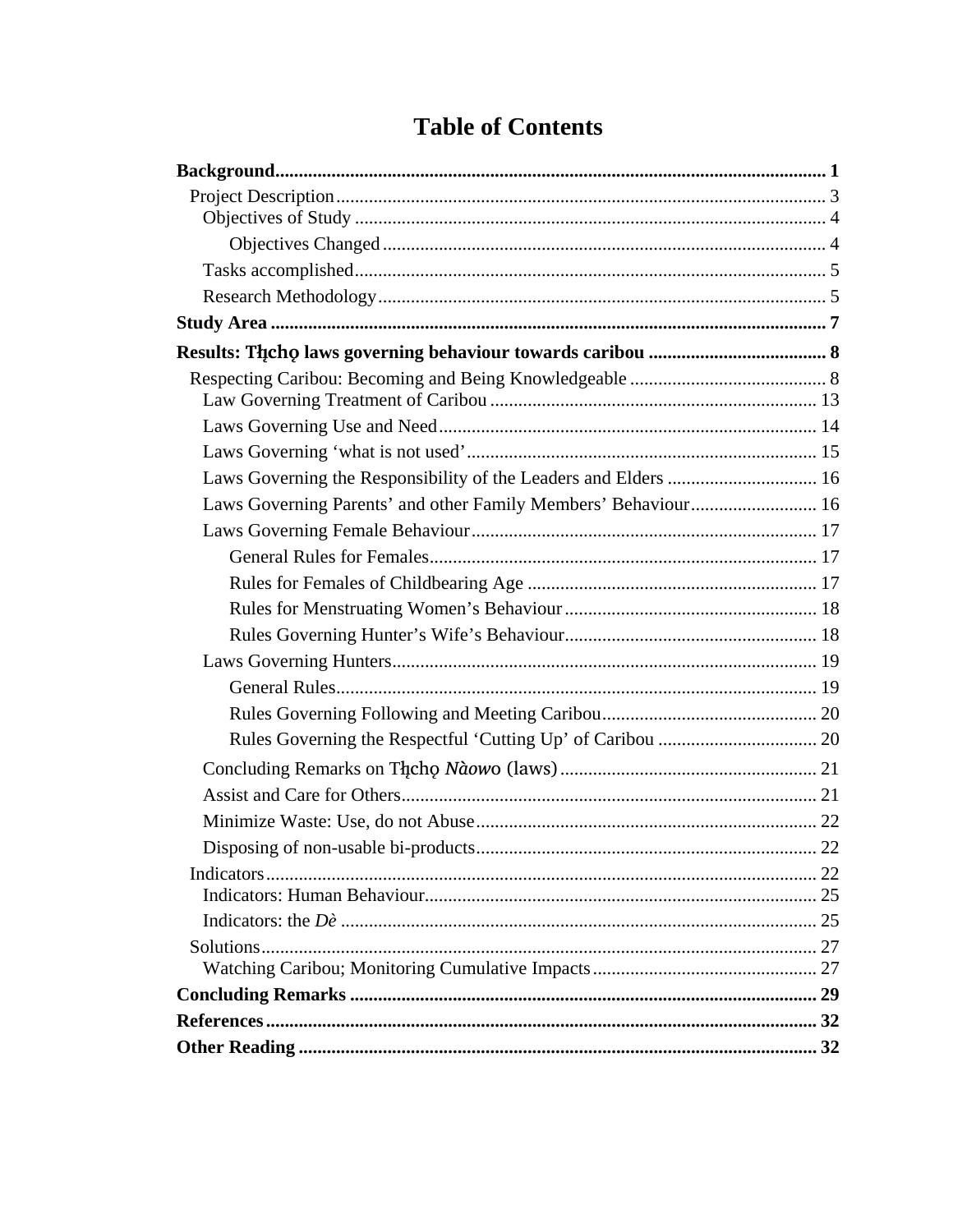# **Monitoring Caribou: The Relationship between Tåîchô Laws and Indicators of Change**

Long ago people gathered to discuss how they would hunt for caribou, then one of the oldest elders spoke up and said, "We will make a rule to make a spear out of it's own bones. We will use it's own bone and we will make bow and arrows too. And we will make string from the caribou skin. We will use this string to make snares to catch caribou. That's how our ancestors first learned to kill caribou; we learned from our ancestors. (Adele Wedawin, Behchokö, 00/11/02)

## **Background**

The Bathurst, Bluenose East and Ahiek caribou herds usually winter south of the tree line within Mowhì Gogha Dè Nµtlèè. Collectively, Thcho speakers referred to these caribou as *æekwö* (barren-ground caribou) as opposed to *tôdzi* (woodland caribou). Information based on harvesting studies suggests that a minimum of 11,000 caribou are taken annually (GNWT 2006: 1) with the majority being *æekwö* wintering on the mainland of the Northwest Territories. Since 2000 there has been a general decline in *zekwo* population, which the Theore elders and leaders recognized earlier when they discussed the problem in the mid 1990s. They considered the problem to be the result of shrinking caribou habitat caused by increased resource development restricting foraging possibilities for caribou, increased air pollution causing caribou to be confused as to the location of lush vegetation due to unfamiliar smells and noise;, and the destruction of several key water crossings due to pit and road locations. In the mid-1990s the elders with whom we worked also considered the shrinking caribou habitat was to be the result of increased air pollutants settling on plants and in the water, which, in their opinion, slowly destroys wildlife habitat. The elders were, and continue to be, concerned about the behaviour of humans, as they know humans are responsible for the loss of caribou habitat, air pollutants – including noise and smells – and the lose of viable water crossings.

In 1996 the Dogrib (Thcho) Renewable Resources Committee named caribou as one of four priorities for research associated with monitoring cumulative impacts resulting from mining activity. This concern is also voiced at the Bathurst Caribou Management Plan (BCMP) meetings and has also been expressed by the Environmental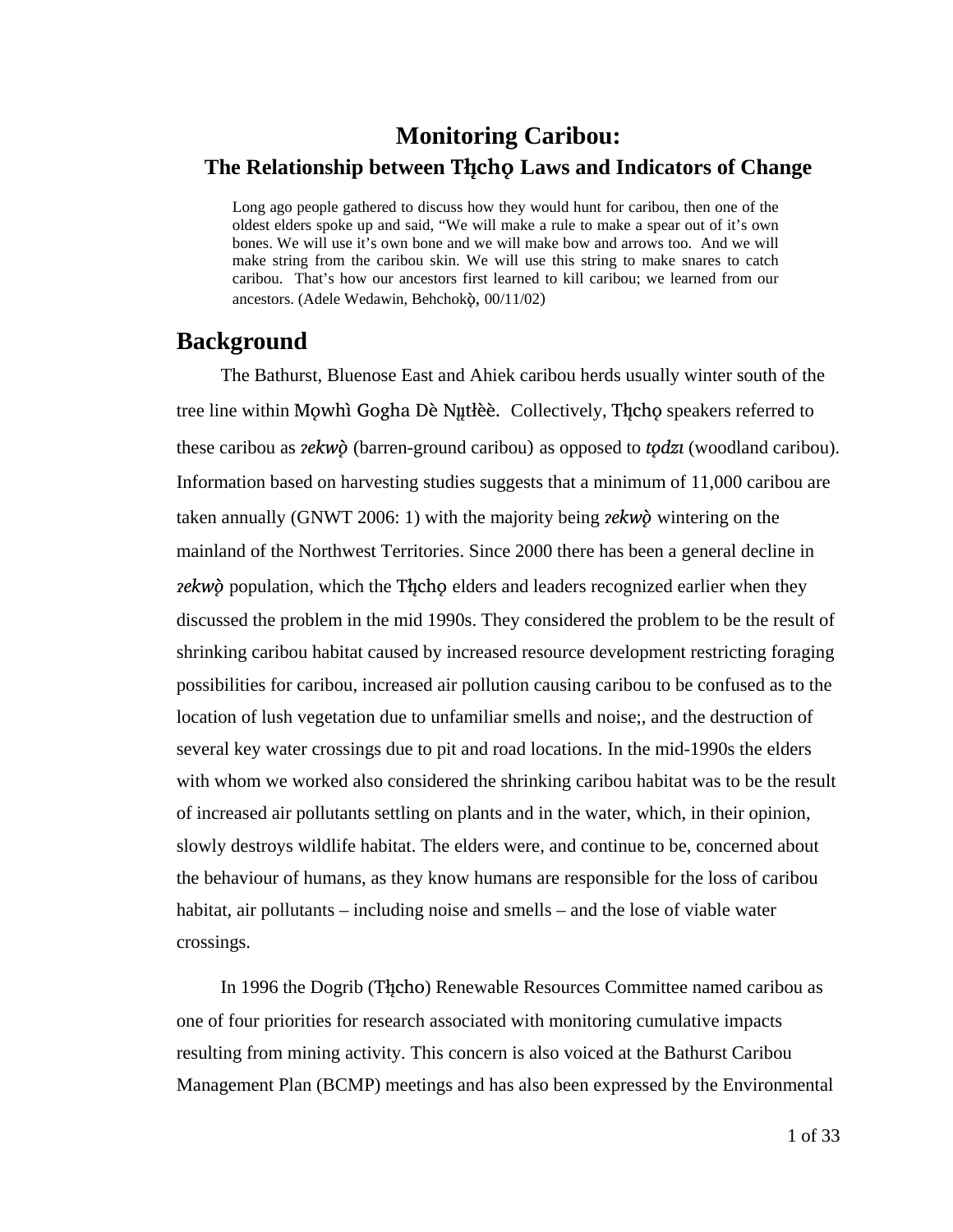Monitoring Advisory Board (EMAB) to the Wek'èezhìi Renewable Resource Board (WRRB) in a statement issued on March 2, 2007.  $1$  During the March 28, 2007 Dene Nation Chief's Caribou Committee meetings, several leaders expressed their community's concern that the ratio of wolves to caribou has increased and with caribou showing signs of increased hunger due to diminishing habitat on which they depend.

Between 1997 and 2001, the West Kitikmeot Slave Study Society (WKSS) funded the Thicho project entitled *Caribou Migrations and the State of their Habitat*. This project documented The centers' knowledge of *zekwo* – most specifically those whose calving ground is adjacent to the Bathurst Inlet and whose summer range extends along Deèzàatì (Coppermine River), and adjacent to ?ek'atì (Lac de Graz). In addition to documenting oral narratives and harvesting information dating back to the early 1900s, the team documented elders' explanation of caribou behaviour and population fluctuations. The team spent time with elders in the communities where oral narratives were documented with male and female elders. They also spent time with harvesters in various camps on the tundra and in the boreal forest during which time observations were made and oral narratives documented when harvesters and elders gathered around the fire. The team also interpreted and analyzed information embedded in the stories documented. The research team consisted of a number of individuals from the four The communities, with Bobby Gon, Georgina Chocolate, and Allice Legat focusing on the project for its duration.

The '*Caribou Migration and State of Their Habitat'* report documented caribou migration routes, water crossings, and yearly distribution patterns based on harvesting patterns between the mid 1920s and late 1990s. Older hunters remembered distribution patterns and these past observations provided information on fitness and foraging

<sup>&</sup>lt;sup>1</sup> In March, 2007, the Environmental Monitoring Advisory Board (EMAB), encouraged the Wek'èezhìi Renewable Resources Board to consider provisions in the Bathurst Caribou Management Plan (BCMP). The provisions EMAB referred to are related to monitoring cumulative effects on caribou that may be due to industrial development activities, and are as follows: Monitoring caribou exposure to human activity such as mines, roads (seasonal and allweather), exploration activity, hunting camps etc. (BCMP, item 1.3.1); Development of standardized monitoring protocols to detect and address impacts of industrial development projects on caribou behaviour and movement (C=BCMP, item 1.3.3); and Development of a computer model to evaluate cumulative effects of all land uses on caribou movement and population size (BCMP, item1.3.4).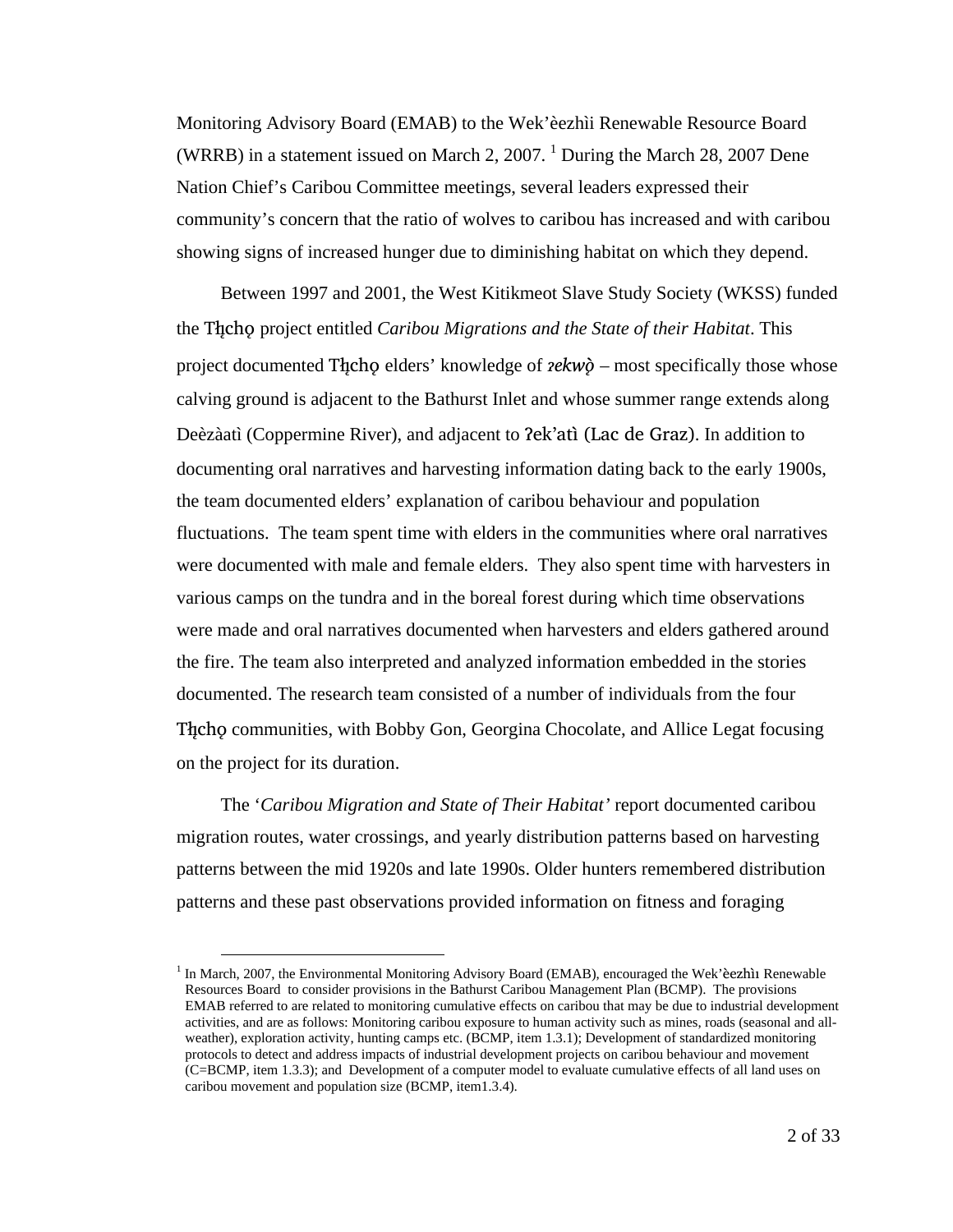patterns and caribou populations over several decades. Like their ancestors, Theorem youth are told that if caribou are in the region, these caribou will probably frequent specific locations where *dahmµ* (caribou fences) were traditionally built to harvest caribou in the spring, and where natural water-crossing can be found in the autumn  $(DT11C, WNK<sup>2</sup> 2001; Legat et al 1995).$  Numbers of caribou frequenting these locations suggest – to individual hunters – distribution patterns for that year, however it is only after sharing and discussing occurrences with other hunters and elders that distribution becomes clear.

During the spring of 2006, Government of the Northwest Territories (GNWT) wildlife personnel noted a decline in caribou populations throughout the north, which the Theoregian elders had predicted in the mid-1990s based on their observation of human behaviour which they attributed to human's lack of knowledge of caribou habitat and behaviour (DT11C, WNK 2001). Given the importance of caribou to the Theore people, the Thcho Chief Executive Council (CEC) requested a caribou project be re-initiated. More specifically they requested that laws governing human behaviour be documented because of their perspective that caribou behaviour, patterns of migration and caribou populations are usually tied to human behaviour. They also requested that, if possible, these laws be tied to changing caribou populations and migration patterns.

#### **Project Description**

This project – originally titled *Monitoring Caribou: The relationship between Tåîchô Principles, Laws and Rules and Indicators of Change* – focuses on the relationship between change and the adherence to The change laws associated with caribou; and, is now For this reason Oral narratives documented between 1997 and 2001 were reviewed by Georgina Chocolate, who identified the laws mentioned by the elders. There are significantly more laws. This is only the initial step in a much larger project in which the laws governing behaviour associated with caribou and other aspects of the *dè* will be identified.

 $\frac{1}{2}$ Whaèhdǫò Nàowo Kò, the elders program with Dogrib Treaty 11 Council.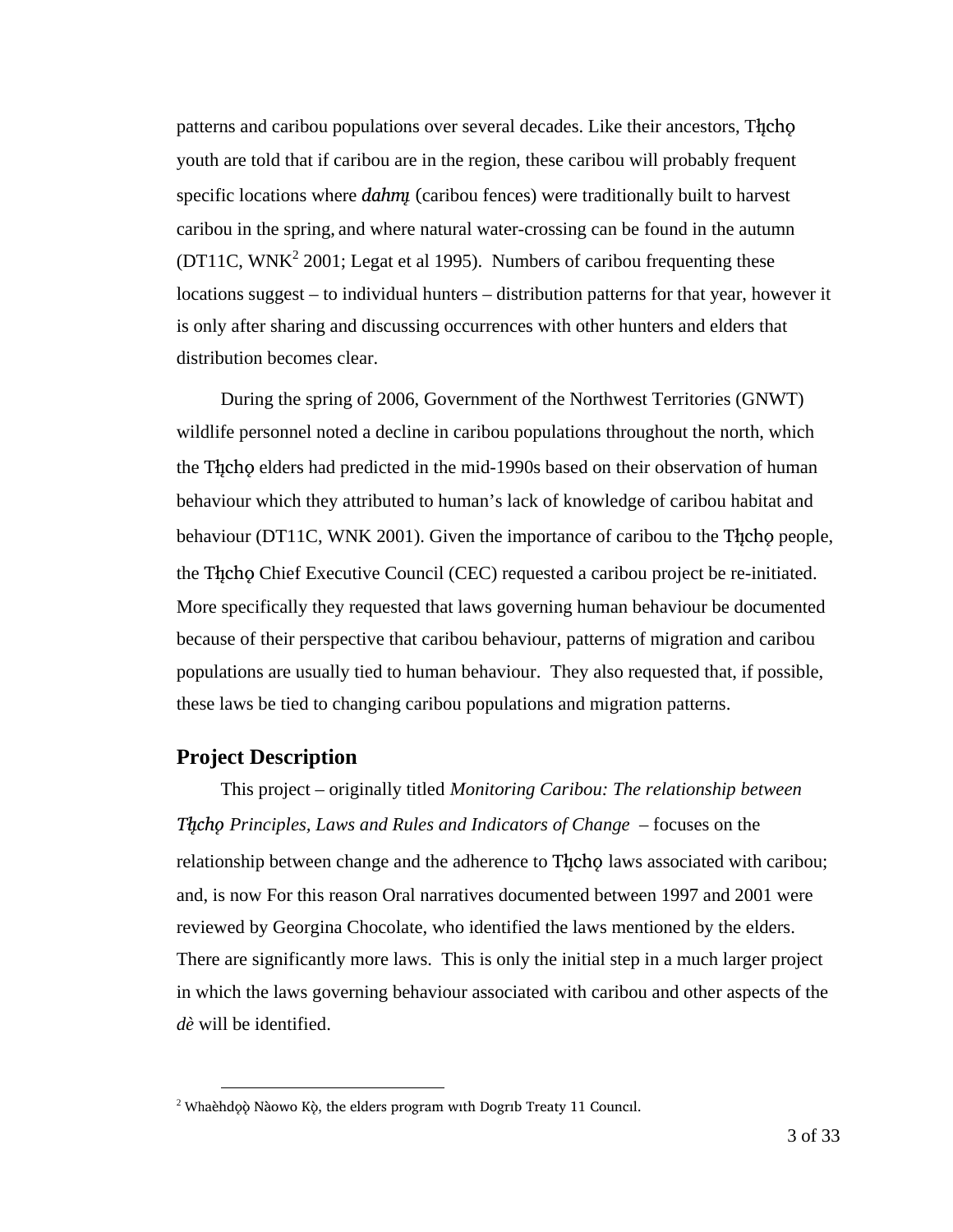#### **Objectives of Study**

- 1. To identify Theor indicators of change, most specifically those resulting from following or dismissing laws and rules governing human behaviour.
- 2. To compare traditional indicators with scientific indicators in relation to caribou.
- 3. Rewrite the report submitted to the WKSS in 2003

#### Objectives Changed

 As the project progressed Objective 2 was dropped. Although the project team originally hoped to compare traditional indicators to scientific indicators in relation to caribou populations, migration and distribution patterns, this task was consistently put aside in favour of completing the list of Thcho laws. The team simply did not have sufficient time to comprehensively compare the Thcho knowledge and western scientific perspective. We think it is important to conceptually understand both, or comanagement boards will continue to diminish the relevance of one for the other. Furthermore, the tasks of identifying Thcho laws became somewhat daunting at times for two reasons. First, there is no longer a team of people who worked directly with a Regional Elders' Committee. Rather, the Whaèhdoò Nàowo Kò research team is now scattered, some are now Thcho Government staff while others sit on various boards and committees. For this reason, we had to work around the demanding time schedule of the Lands Department, The ho Government, as well as Boards and Committees to bring the team together. Second, the Thcho term '*nàowo'* conceptualizes the English terms 'principles', 'rules', 'laws', 'knowledge' and 'agreement' depending on the context. After numerous discussions among team members and with elders, the researchers concluded that it was impossible to separate 'rules and laws' from 'principles, 'knowledge' or 'agreement' in relations to the Thcho term '*nàowo*'. They concluded that from the Theore perspective, without knowledge one does not know or understand the principles for living, nor does one know the rules and laws governing respectful behaviour towards other beings, including caribou beings. And, finally without knowledge one does not have the skill to take the action necessary to act in a respectful manner or act according to agreements that have been made – whether formal or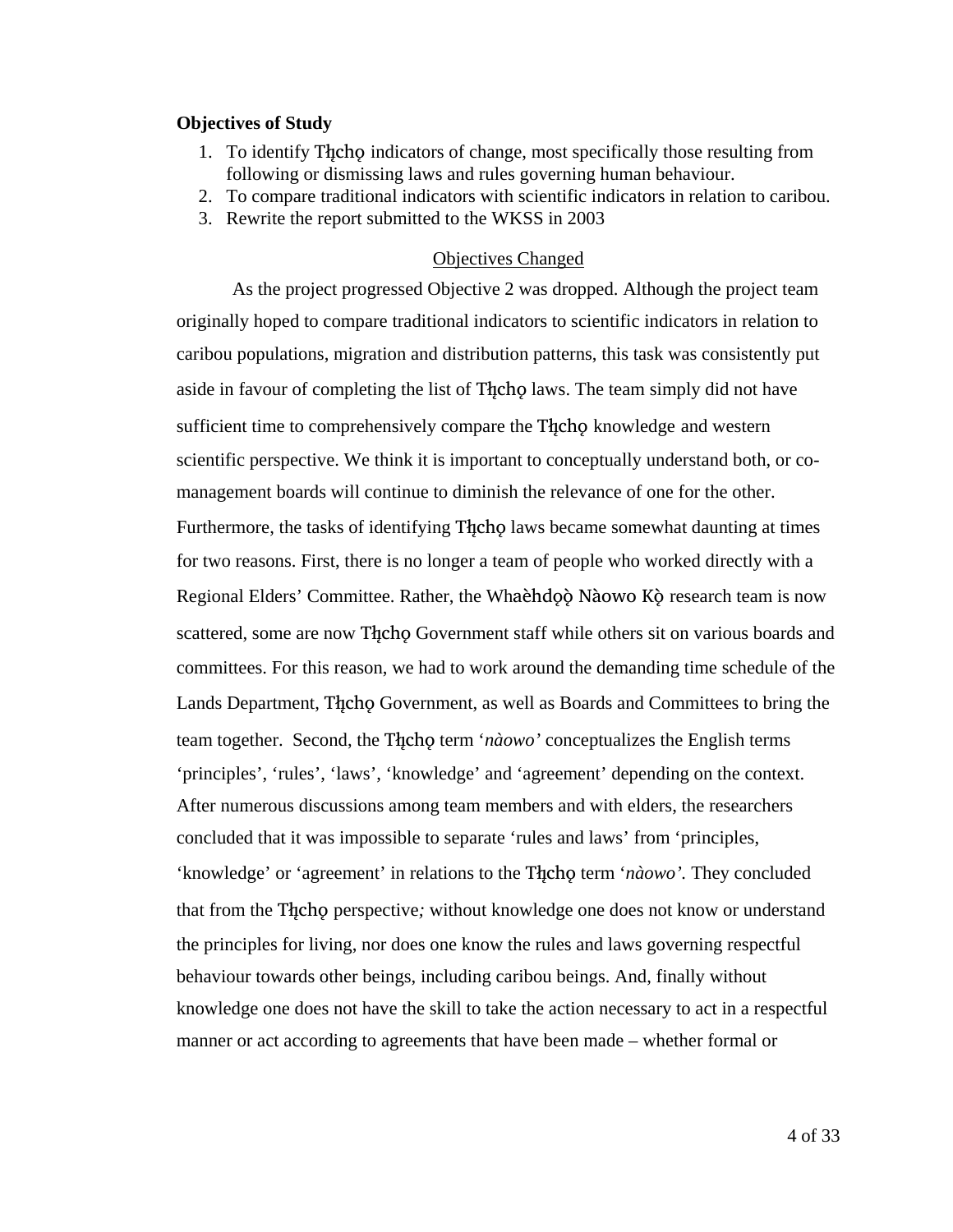informal, old or new. Since the Theorem concept of nàowo has many meaning, from this point on we will use the most appropriate English term for the discussion.

The re-writing of the report submitted in May 2003 and entitled *Dogrib* 

*Monitoring and Database* focuses on the following:

- 1. To identify The hold aws governing human behaviour towards caribou.
- 2. To discuss how the adherence to or rejection of The changer can impact caribou populations and migration.<sup>3</sup>
- 3. To identify The cho indicators used to monitor caribou.

#### **Tasks accomplished**

The following tasks were completed between March 2007 and March 2008.

- Review of audiotapes (1997-2001) for information relating to rules governing human behaviour.
- Information was taken from twenty-five, sixty-minute tapes. Another 500 tapes were reviewed but relevant information was not found.
- Review of sections of Thcho Agreement and other legislated authorities as well as associated policies relating to the interface between the physical and cultural environment, especially in terms of monitoring the environment from a Theop perspective.
- Verified laws and consequences of laws being broken with Regional Elders Committee.
- Information in report verified.

#### **Research Methodology**

This project builds on previous Theo knowledge research. Georgina Chocolate reviewed the oral narratives documented for the *Caribou Migration and the State of Their Habitat Project,* and in doing so noted the rules governing human behaviour associated with caribou. Prior to Georgina reviewing the audiotapes the research team considered, in conjunction with the as The choich Regional Elders' Committee (TREC<sup>4</sup>), who over-saw the Whaèhdo Nàowo Kò, the themes that are incorporated into caribou stories. Georgina used the following themes as a guide when listening to the oral narratives.

<sup>&</sup>lt;sup>3</sup> From the Thcho perspective, the adherence to or rejection of laws governing behaviour towards caribou impacts the well-being of caribou and humans alike.

<sup>4</sup> Was named Dogrib Regional Elders' Committee.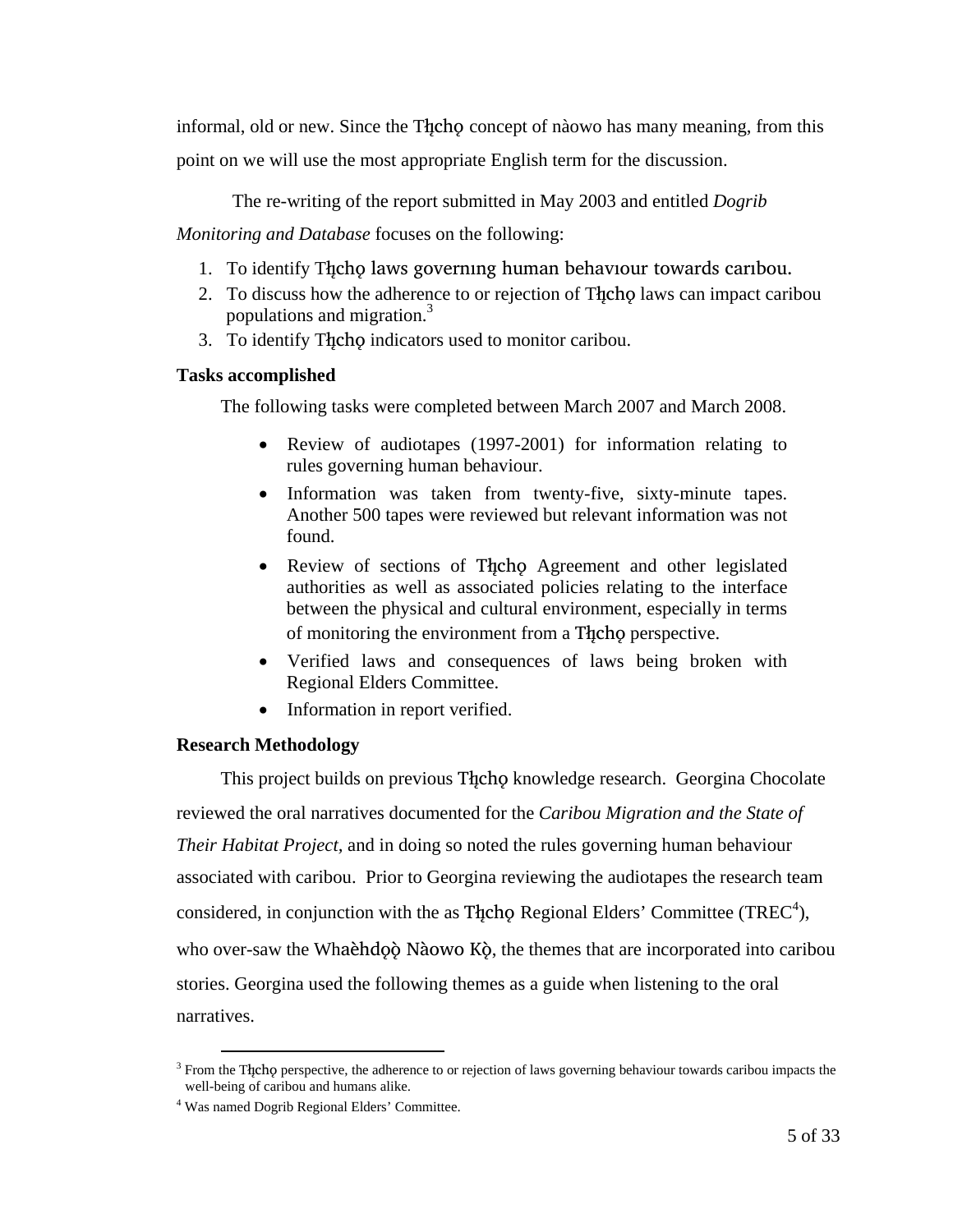- 4. Laws governing behaviour that shows respect for caribou
- 5. Laws governing use and storage of caribou meat, hide and bones
- 6. Laws governing 'what is not used'
- 7. Laws governing female behaviour
	- a) Young girl's behaviour
	- b) The hunter's wife behaviour
	- c) Women behaviour during menstruation
- 8. Laws governing the hunter's behaviour
	- a) Stalking caribou
	- b) Butchering caribou

Although these themes assisted Georgina Chocolate in reviewing the audio-tapes, while searching the elders' comments taken from the oral narratives for laws and rules, we found the categories needed revising. The elders spoke of laws governing the leaders and elders. They also mentioned laws governing the behaviour of parents' in association with harvesting and using the caribou. The elders did focus on rules associated with the hunter's wife. However, rather than speak to rules governing young girls' behaviour, the elders stressed the importance of watching and learning as a young person, and specified rules associated with women of childbearing age and specifically for women who are menstruating. We also found when reviewing the language associated with hunting, the translation of 'stalking the animals' or 'butchering the caribou' were not conceptually correct. Rather the respectful behaviour is more about 'meeting or following the caribou', and 'respectfully cutting-up caribou'. For the elders and most The cho adults, 'butchering' implies hacking up and leaving blood everywhere. Finally, all laws governing behaviour are associated with respect demonstrated through knowing caribou, therefore this report discusses becoming and being knowledgeable as an over arching law to respecting caribou.

In reviewing the audiotapes, Georgina found that similar statements were being woven into most of the elders' narratives, and although she noted them all, we selected quotes that could stand alone, and were representative of and consisted with what other elders were saying. Once Georgina completed her review of the audio-tapes and compiled a list of comments on 'laws', they were verified with the TREC, consisting of Robert Mackenzie, Jimmy Martin and Elizabeth Michele from Behchokö; Romie Wetrade, Phillip Zoe, Laiza Mantla, and Angelique Mantla from Gamètì; Margaret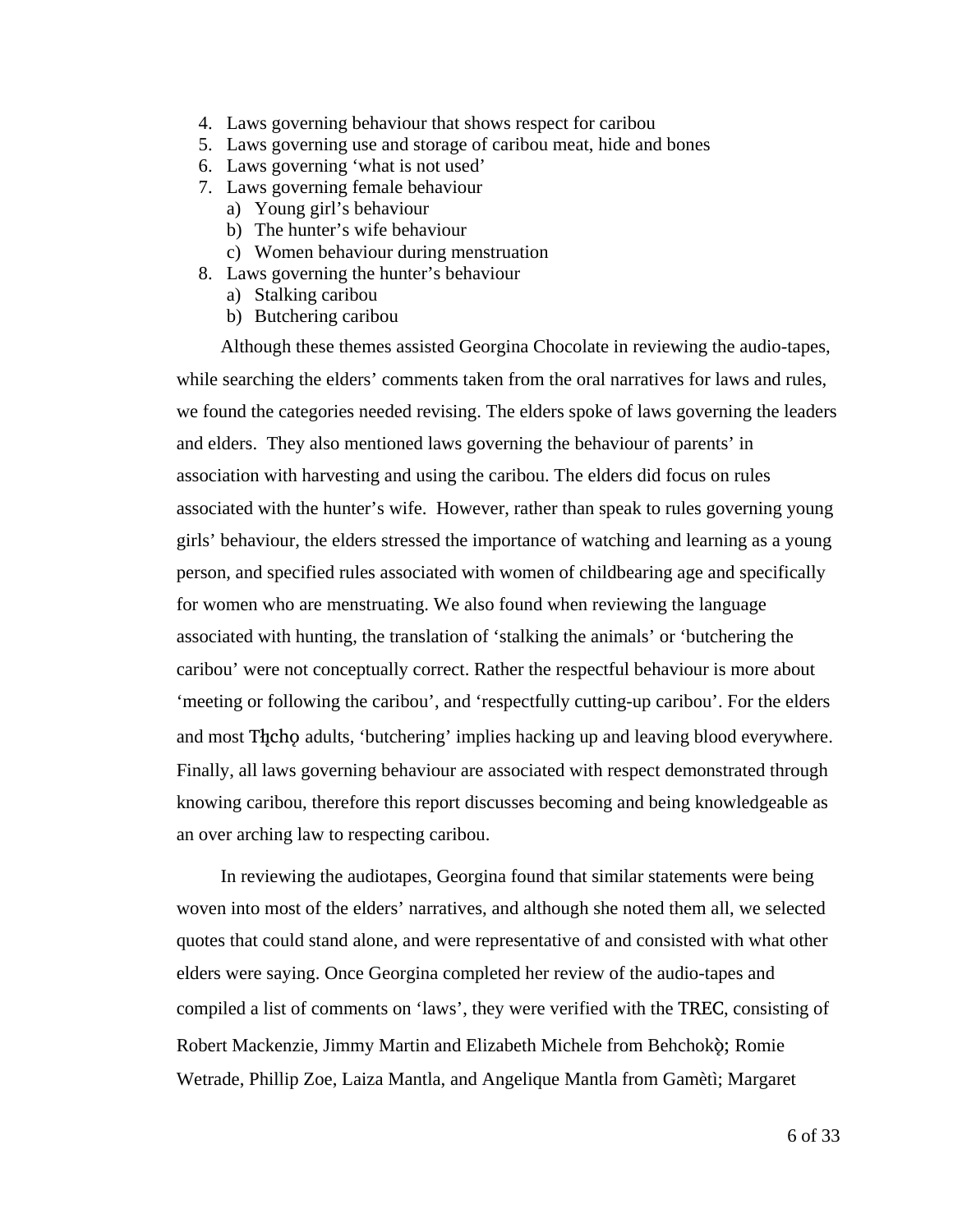Lafferty from Wekweètì; and Pierre Beaverhoe and Dora Nitsiza from Whatì. The verification meeting (VM) took place in June 2007 in Gamètì. The TREC agreed with the list of the laws and clarified any misunderstanding with oral narratives. The Committee elders, like the elders whose oral narratives were documented on audiotapes, stressed that when laws are ignored caribou would either migrate elsewhere or the caribou spirit would choose not to be re-born causing a population decline.

The laws documented in this report are only a small number of those governing human behaviour. Since this project was designed only to extract the laws mentioned in audio recording the research team must emphasize that there are many more laws that need to be documented. The themes under which the results are listed and discussed more closely reflect the elders' comments.

# **Study Area**

The The celders interviewed between 1997 and 2001 travelled and lived in the The cho nèèk'è (the place where The cho belong), throughout their lives. Currently much of The cho *nèèk'è* is now referred to as Mowhì Gogha Dè Nutlèè (Map 1), which is the area described by Chief Mowhì during the signing of the Treaty 11 in 1921, and described in the Theory Agreement  $(2003:12-14)$ .



 **Map 1: Caribou Hunting Trails** 

The continue to travel these trails – especially The choiners and trappers –but also by young and old who are committed to keeping the trails of their ancestors alive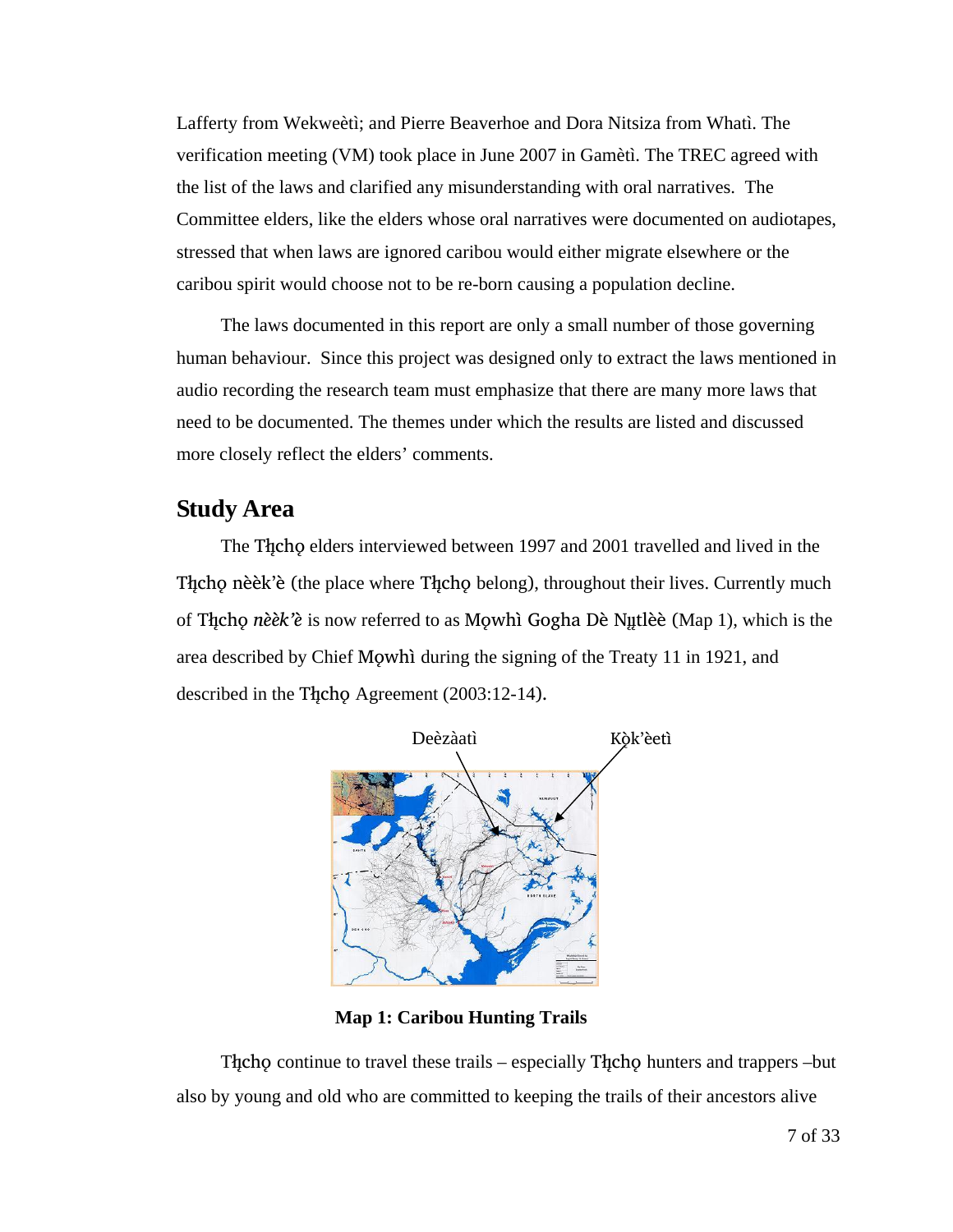while learning through experiencing places. When the trails are followed, those new to the trail are challenged to think about and realize the value of their ancestors' oral narratives. They often return and make statements such as, "Oh, it is so very true!"

## **Results: The hold laws governing behaviour towards caribou**

In reviewing the listed comments made by elders during interviews and at the verification meeting, it became immediately apparent that extracting the laws from the story and attempting to categorize them under themes took away from the importance of the oral narratives to understanding correct, meaningful and respectful behaviour. The chore rarely list these rules as we have here. Rather, like other Dene (Cruikshank 1998; Goulet 1998) and other North American indigenous peoples (Sarris 1993) they weave these rules into stories that guide the listener. Dene oral narratives tend to meld all that is related to any one concern or occurrence (Basso 1996; Cruikshank 1998; Legat 2007; Sharpe 2001:163). As hunters and elders share their experiences through stories they consider variables while weaving the past with the present. These variables could possibly be impacting a situation (Legat 2007). Oral narratives, then, should be considered in totality just as all scientific literature is reviewed and considered. As stated above, Georgina Chocolate reviewed oral narratives from approximately 500 audiotapes. The Regional Elders' Committee verified the comments taken from these stories. We are confident therefore, that the information below is reliable, even though not all laws have been documented and further work should be done.

The cho rules governing behaviour associated with caribou will be presented and discussed in the following manner. A discussion on the over arching law: becoming and being knowledgeable as a sign of respecting caribou, will be followed by a summary of more specific laws under one or more category.

#### **Respecting Caribou: Becoming and Being Knowledgeable**

The cho elders interviewed during the late 1990s emphasized the relationship between personal knowledge and ability to respect the land of which caribou and humans are a part. According to the elders any person can become knowledgeable by listening, watching and experiencing, and with this comes an understanding of what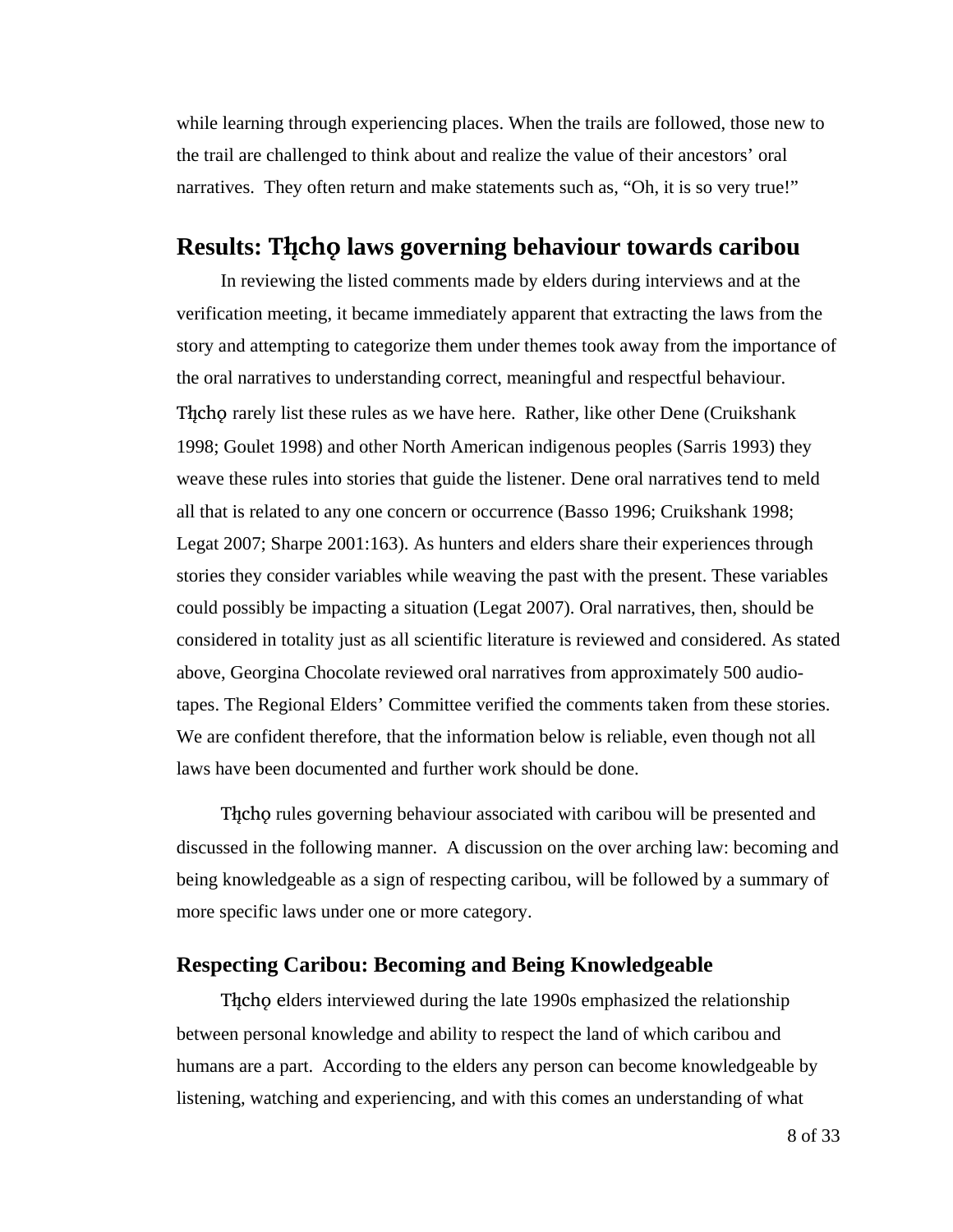skills and actions are necessary to survive – today and in the past. Both male and female elders made statements such as:

When we were young men we use to go along and watch our parents hunt. Because we use to love watching the hunters kill and cut-up the caribou that's how we become good hunters too. (Paul Rabesca, Behchokö, 00/11/02)

On December 11, 2000, Moise Martin explained that the laws governing caribou have been the same,

> Since this world was created, we still live on caribou, and kill and prepare them the same till today. When we kill caribou we skin it and cut it up. We do a good job of it. If we have to drain the blood we do so, that's what we men do. And the women cut the meat to make the drymeat. That's how we live on caribou till today.

Similar statements that confirmed Moise's comments was made by Elizabeth Rabesca, who said,

> Hard times or not, there are laws for hunters and trappers that they had to follow. Even our leader Mowhi... (Elizabeth Rabesca, nd).

The importance of being knowledgeable is so basic to success that "long ago the elders use to gather and discuss the most knowledgeable hunter. It was that person who they picked to lead the other hunters" (Jimmy Martin, nd).<sup>5</sup> Survival is, and continues to be, so important to all people that they are expected to continue learning throughout their lives and to know other types of knowledge such as the knowledge that comes from the dominant society, and both men and women are encouraged to know the others' knowledge. As Rosalie Drybone and then Madeline Martin expressed:

> Even though we are women, our parents used to teach us how to kill and cut-up and skin a caribou, in addition to cleaning and tanning the caribou hide. We also learned how to set the fish net and how to check the fish net everyday. While our husbands were out hunting, it was we women that did the men's work. (Rosalie Drybone, nd).

Long ago we used to travel to the tundra with our parents. We wore snowshoes and walked along side them. We had to watch what our parents did. I had no father at that time; there was only my mother and I. We used a four-dog team as we traveled along with the people. I had

 <sup>5</sup> Also see Helm (2000: 183-186) and Legat (2007: 227-256) discussions on leadership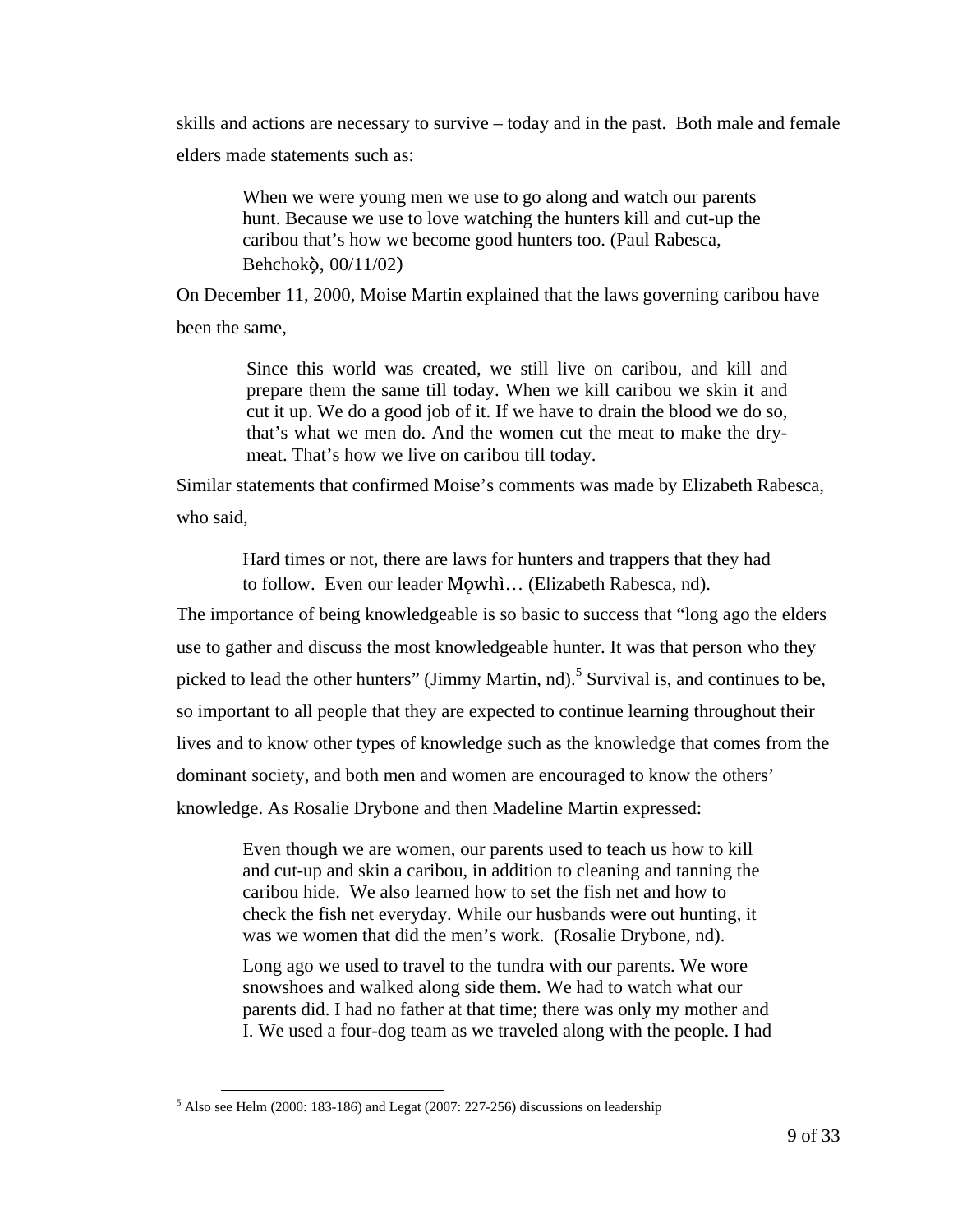to work like a man to help my mother and to take care of her too. (Madeline Martin, Behchokö, 00/11/02)

Men are also encouraged to know women's knowledge. It is well known that present day hunters, who travel without their wives, continue to mend their own clothing if necessary and make dry meat the way their ancestors did.

Long ago in fall time the hunter used to canoe to tundra. Only the men had to go, but they sure knew how to cut up dry meat. They laid it flat on the rock to dry; they learned the meat dried fast that way. Then they would make a dry meat parcel and pack it into their canoe. Because when the caribou meat is dry it is lighter. They would travel as far as  $K\hat{\rho}k'$ èetì<sup>6</sup> to hunt caribou. (Paul Rabesca, nd)

The older hunters, however, are concerned that young men snub women's work, feeling they do not have to know how to make dry meat or learn to sew (Elders' discussion 1999)<sup>7</sup>. For the elders and active harvesters this lack of knowledge indicates a lack of respect for other beings.

Some rules associated with being knowledgeable focus on understanding the relationship between all beings, including human beings. Take for example, fish and caribou. Caribou distribution is unpredictable whereas fisheries are dependable. Prior to The contribution is the interest communities, they moved from camp to camp. Because the fisheries are dependable they camped by these while traveling towards or waiting for caribou. As Angelique Mantla explained:

It is all true. We shared the meat amongst everyone, and in the fall we put fishnets in. We dried the fish and waited for the caribou to come this way. (VM-070613)

If there is no caribou they had to move to a good fishing spot and settle there. (Annie Black, nd)

Current communities are either situated adjacent to well-known fisheries, or on waterways providing access to an important fishery. The care expected to know something about the relationship between fisheries, the trails of the ancestors and the trails of the caribou, as Anne Black said:

 <sup>6</sup> For location, see map on page 6.

 $<sup>7</sup>$  During the elders meeting in Whatì in 1999, Robert Mackenzie told how his father delivered his first child when</sup> they were caught on an island during freeze up. He explained that if his father had not paid attention to women's knowledge, his wife and daughter probably would have died.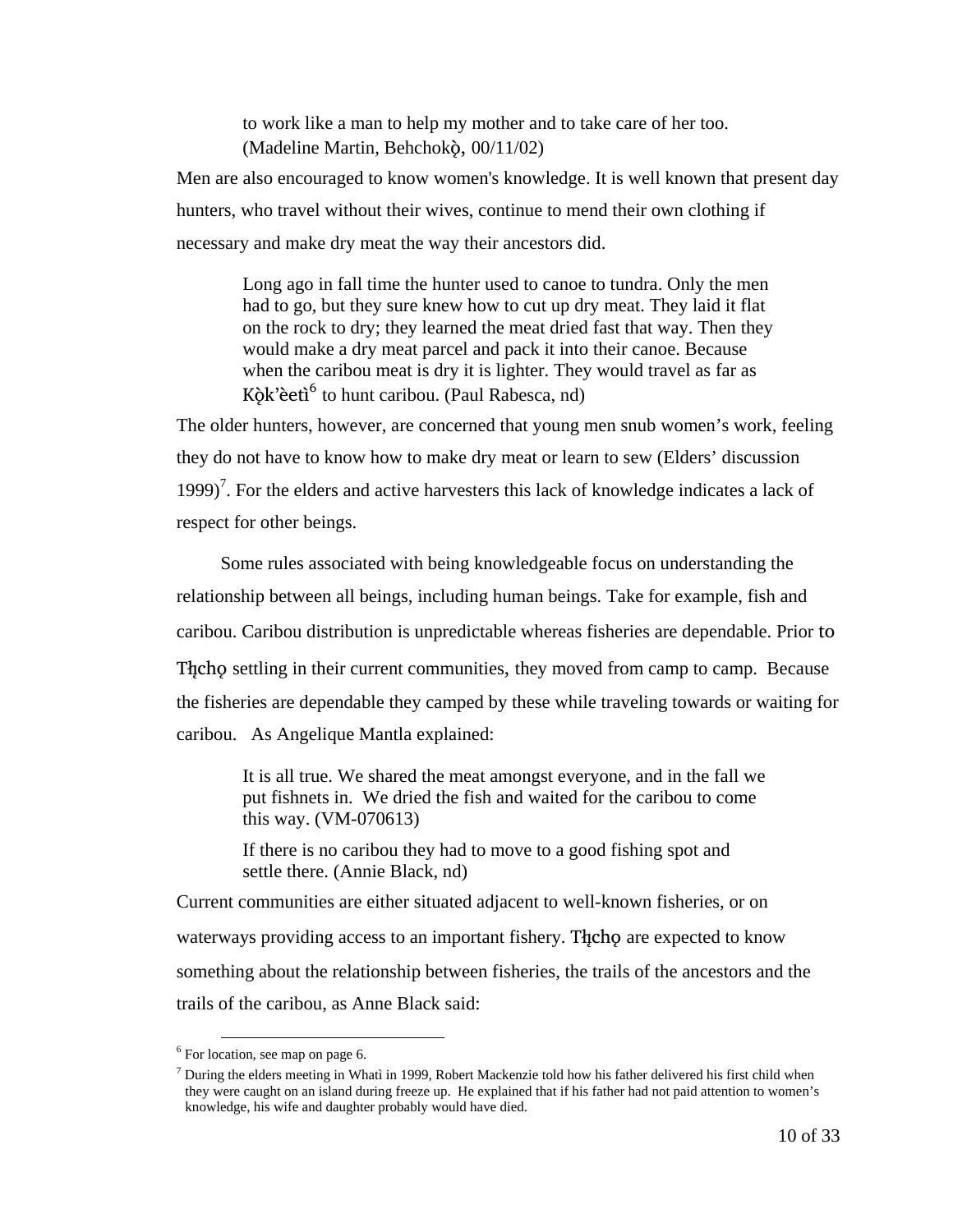There are still deep trails - of *whaehdoo zeto* (ancestor trails) - even today, which is very amazing. According to our ancestors, it is meant to be that way; we are meant to know the trails we travel to meet the caribou. To me this is the same thing as caribou law. (Annie Black, nd)

Humans should observe relationships between caribou and other beings and in

doing become knowledgeable of the signs animals give. Adele Wedawin explained:

There is a saying from a long time ago, that when they see a ptarmigan, that means there will be some caribou nearby, and the caribou will come soon. So we are happy to see ptarmigan. The caribou is a quiet and still animal, it will not even struggle when dying, like when it gets caught in a snare it will just fall and die right on the spot. The caribou will never attack or bite a human being. That's how it gives itself to the Thcho (Behchoko, CHP-00/11/02)

Jimmy Martin explained during the June 2007 elders' verification meeting on laws:

When we see raven flying around, it gives a message when there is caribou close by, when suddenly the raven flips to one side, it means that it had thrown down the parcels.<sup>8</sup> Shortly after that there will be some caribou. That still goes on today; that is a caribou law.

Being seen as knowledgeable includes being seen to think about the numerous

variables influencing the behaviour of caribou as elder Adele Wedawin explained when

she said:

Hunters looked out for everything, like for the signs of the weather. They watch the clouds and the sunset. The hunter will know if it will be the best time to go caribou hunting; it depends on how the clouds look. The sunset will tell them how to prepare for next day (Adele Wedawin, Behchokö, CHP-00/11/02).

Jimmy Martin made a similar point when he said,

When caribou migrate they go by the wind [to help them decide which way to go], and at the water crossing, it depends on how the water flows. (Behchokö, CHP-02/03/13).

In relation to knowing caribou and caribou habitat, Adele Wedawin when on to explain that to know caribou is to know the vegetation they depend on and therefore to know that habitat should be protected for caribou use. As she explained;

<sup>&</sup>lt;sup>8</sup> This type of behaviour by ravens indicates that soon the hunters will soon be packing bundles of caribou meat.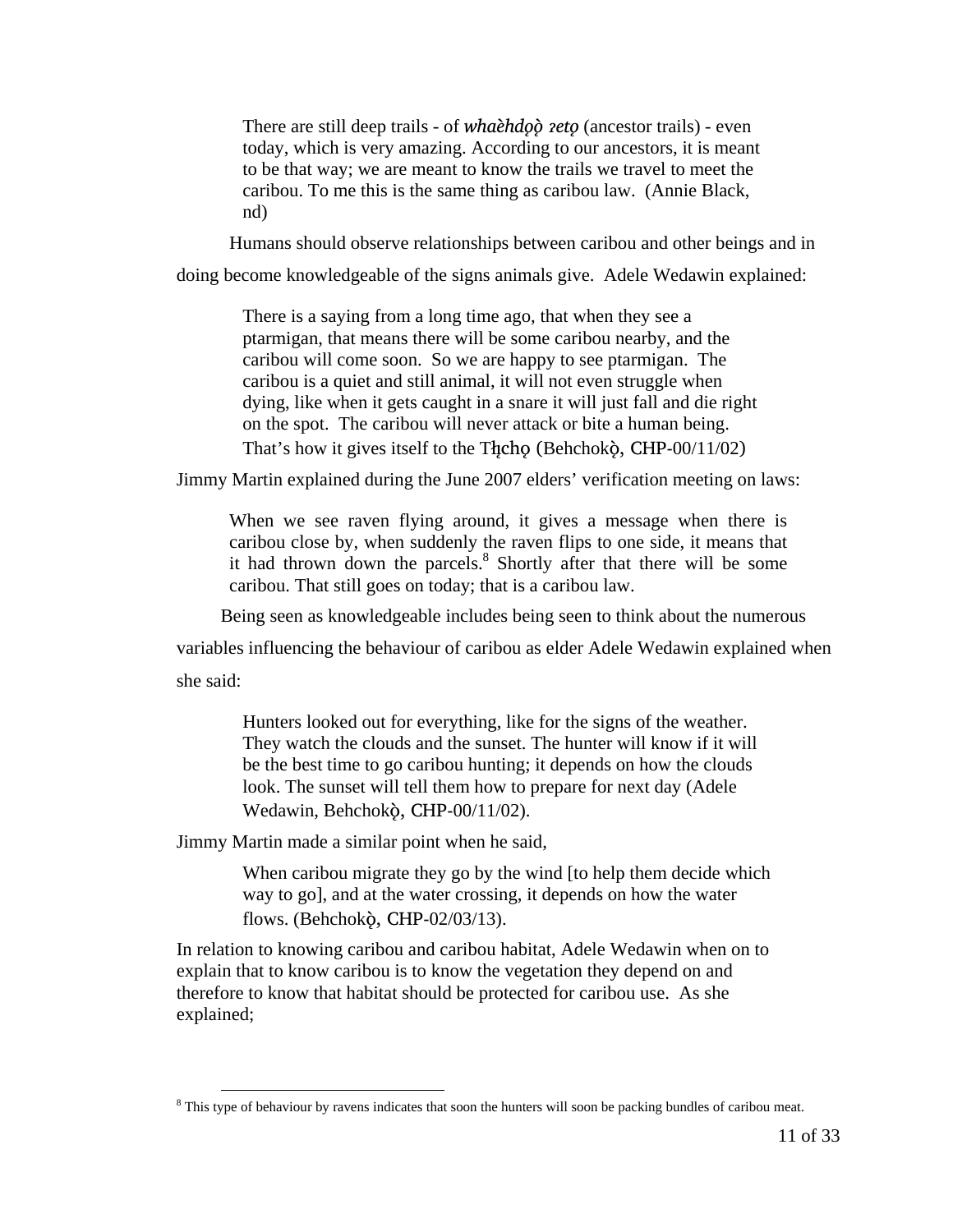When it rains or snows the caribou can continue to get really fat. When it rains, the food *kwets***j** [rock tripe] gets moist and swells. That's the caribou's best food because they get very fat on it (CHP-00/11/12).

Phillip Chocolate also emphasized the relevance of observing the caribou, and thinking about how the caribou itself will show people how best to approach an issue. He explained how the Thcho learned to cut up caribou.

> Long ago the Theore people first noticed how to cut-up the caribou. They cut off the head first because that was the part that was moving back and forth, then they turned the caribou and found it has the slit in front so that's how they slit open the front hide. Then they pull off the caribou hide, then they noticed that caribou hind leg and forearm can move around too so they cut off those parts, that's how the Theorem people learned to cut-up the caribou. They studied the caribou and the caribou showed them. (Philip Chocolate, Behchokö, CHP-00/11/02)

The choice are taught from a very early age to watch and learn, and to continue observing

and listening to those who know something. As elder Paul Rabesca says,

When we were young men we had to follow our parents, so we would learn to live out on the land. We loved to watch the hunters killing and cutting up the caribou. That's how we learn to become great hunters – we watch. Our elders use to say drink some caribou blood so you will not go hungry or get cold. We drank it either raw or cooked. It doesn't matter; we had to drink the caribou blood that was the rule back then. (Paul Rabesca, nd).

Most young The holove to learn, which is particularly apparent when in the bush and on

the tundra hunting caribou, if they are given the opportunity to watch and be challenged.

I use to teach my children how to cut-up the caribou. One time I killed the caribou and my husband only cut the caribou head off. I cut-up the rest of the caribou with the help of my children. My children learned how to respect caribou, by cutting up the caribou properly. (Adele Lamouelle, Behchokö, CHP-00/11/02).

As individuals become knowledgeable and therefore skilled.

They are expected to know what type of caribou to shoot, and they are expected to aim at and kill that caribou. Like long ago they liked small female caribou hides because the hide is best for making string and rope that was used for caribou snares. Young female meat is very tasty too. (Matton Mantla, nd)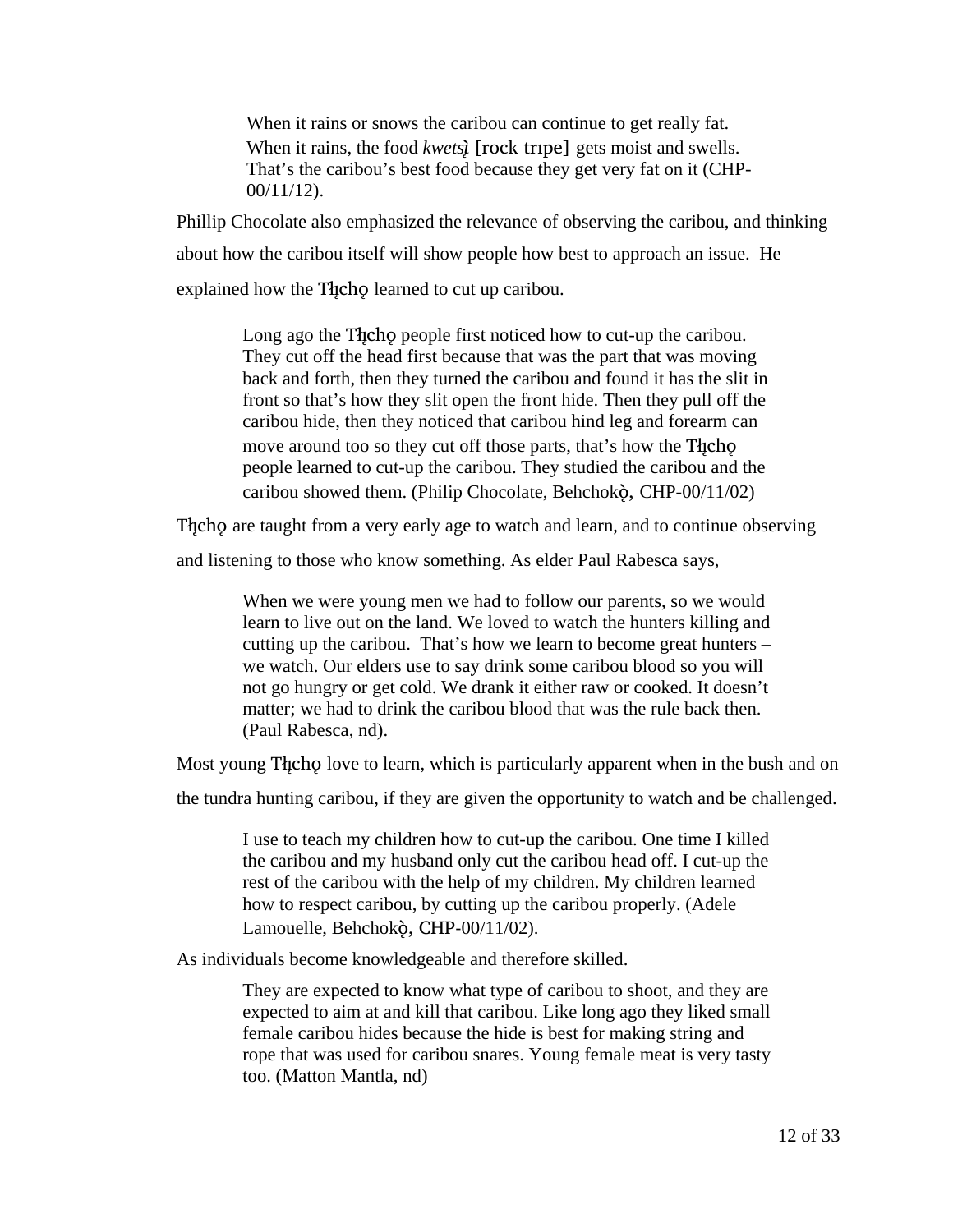From the elders' perspective individuals who are unable to become knowledgeable were unable to survive in the past and are unable to survive now. Lack of 'real' knowledge in all cultural groups is causing the 'land to die'. As Phillip Zoe from Gamètì (VM: 070615) said,

If the young people don't know caribou, how will they treat caribou? We know the laws, so we take good care of the caribou.

Most Theorecho express that those who lack knowledge also lack the ability and skill to 'assist others', 'minimize waste' or 'dispose of bi-products in appropriate ways'. If a person lacks ability and skill, it clearly indicates they lack knowledge. The following sub-sections are listing of laws that govern behaviour towards caribou. If not acted upon, it is a sign of humans that lack knowledge and are therefore emotionally unwell. This in itself indicates the 'land' – including caribou is being disrespected and will therefore probably die. As Alexis Flunki of Whatì, explained:

When we take good care of the caribou and respect its hide, hair, meat and bones there is always plenty of caribou for us. They come to us easily, but when we don't take good care of the caribou they will withdraw from us. That is our ancestors' words, which are true. (CHP-000823-1/4)

Rome Wetrade expands on this during the verification meeting:

Caribou know if they are respected and will return to people who respect them, but will not go to those who disrespect them. The ho ancestors say the caribou are telepathic and discuss how people treat them, and discuss whom they will travel towards. (Romie Wetrade, Gamètì, VM-070614)

#### **Law Governing Treatment of Caribou**

- Caribou should not be hit or clubbed with a stick. It is like clubbing them away from us. If they are, the caribou will not return for years and years. (Nora Nitsiza, Whatì, VM-070613)
- We elders don't want to keep telling [negative] stories about this great animal – caribou – we want to keep on respecting and taking good care of caribou. We want to keep this caribou knowledge and give it to our young people so it can be passed to the future generations (Jimmy Rabesca, Whatì, 000823-1/4)
- Caribou should not be discussed in a negative way like the way the government is talking about them now. (Pierre Beaverhoe, Whatì, VM-070613)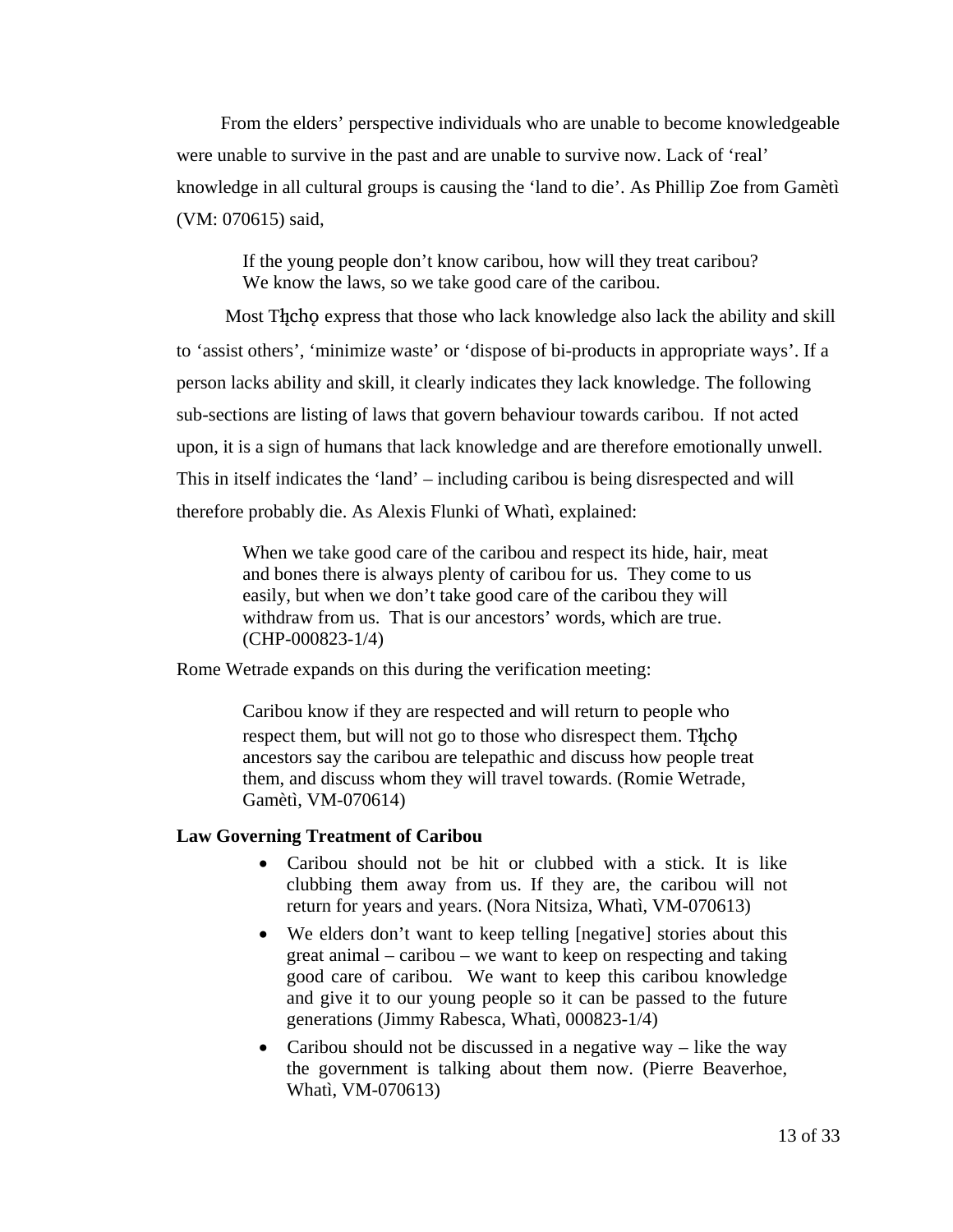#### **Laws Governing Use and Need**

- We only killed enough for the whole family; we don't kill more than that. We don't kill caribou for no reason. We only kill how much we need. This caribou travels and struggles to come to us to live and feed on, and we should be thankful for it. But now a days some people are not respecting and caring for the caribou, it sure looks that way, from the look of it; it shouldn't be like that at all. Sometimes we see some dead caribou lying around, people and hunters should kill only what they need. We know some people kill caribou, but not for food. We know that. I, myself, think it is disrespectful for caribou to be treated this way. Some people take only what part they want and throw away and leave some caribou parts on the land. Wasting is not right, it is wrong. It shouldn't be like that. They should be treated with love and respect like our ancestors did in the past. (Johnny Nitsiza, Whatì, CHP-000823- 1/4)
- We live on caribou, we depend on caribou, some years there are lots of caribou and some years there are none. … It is still the same today. We don't shoot the caribou just for the fun of it, that spiritual animal will know it. Because the caribou is so important to us we had to respect the caribou, and shoot it only if you need it for food and clothing, and always remember to cut it up with respect. (Philip Chocolate, Behchokö, nd)
- Only use what you need, share the rest (Dora Nitsiza, Whatì, VM-070612)
- The wife needs to help the mother tan the caribou hide, make some dry meat, pound meat, and pound bones for grease. The wives used to sit in a group together and sew between forty to fifty hides together to make a tent. They would all help each other. Back then the women shared and helped each other, with food, clothing, sewing, berry picking, gathering spruce boughs, gathering firewood, helping poor families, these kind of things the wife needs to do. (Elizabeth Chocolate, Behchokö, nd)
- I use to watch my mother making caribou fat soap, she put a pot of water over the fire and would add some *zedzok'a* (caribou mating fat) she let it boil for a long time, then she added *åetì* (hard ashes from the bottom of the fire) into the pot and mixed it all up together and continued boiling it. Once she finished, she would let it set all night. The next day she cut it into small chucks of soap. When she washed clothes with it, the clothes turned white. (Joe Susie Mackenzie, Behchokö, nd)
- Long ago the women had to work with caribou calf hide because the hide was soft and much easier to sew. All the women and men even children were all raised with caribou hair and hide clothing.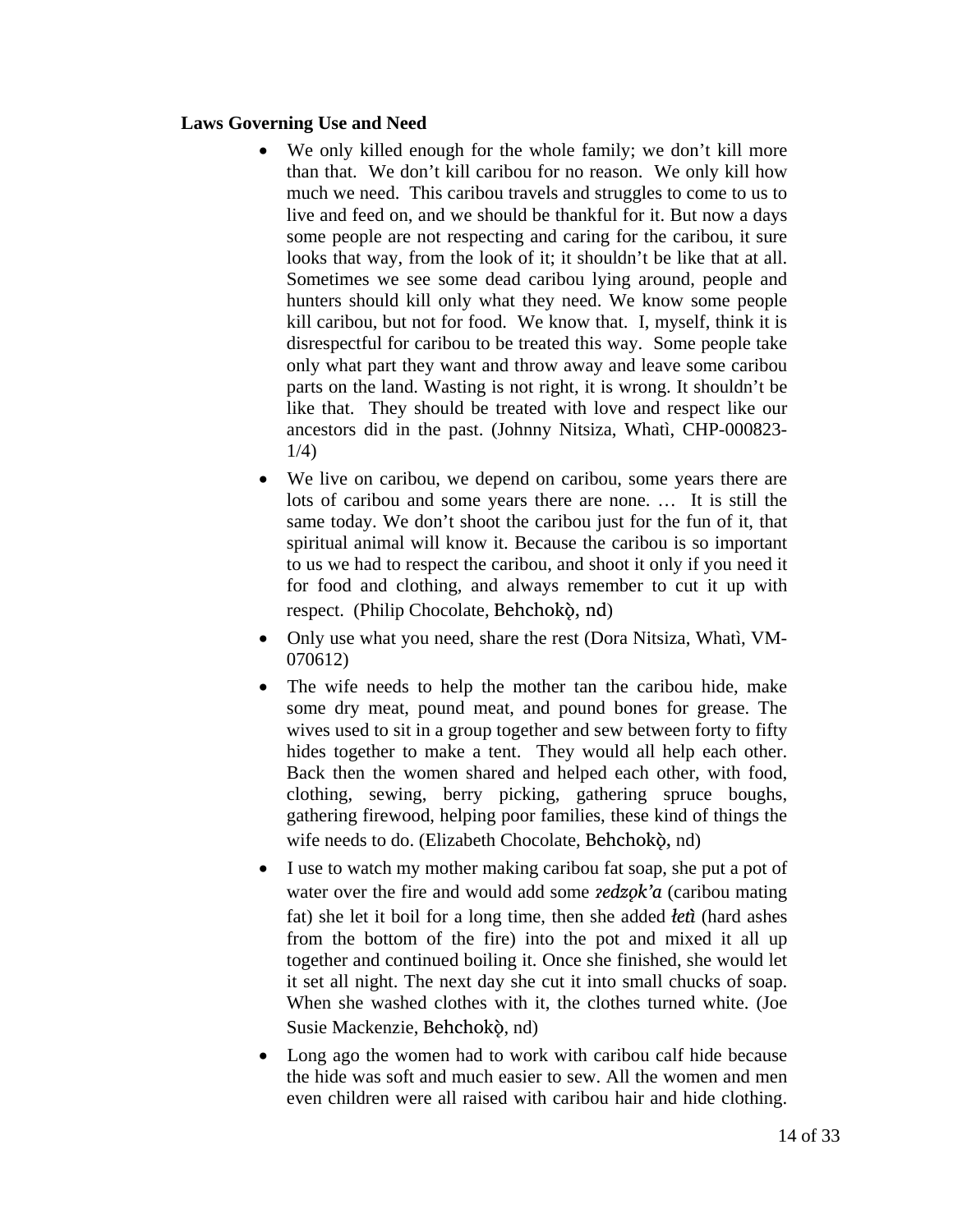They also use to make and raise the baby in a cradle carried on the back that too was made out of caribou calf hide. (Elizabeth Chocolate, Behchokö, nd)

- I always tell the people this story, about how my father use to cutup all the caribou meat, then he stored all the caribou meat between the two big rocks at Gots'okatì. That was my father's freezer, for the whole winter. (Liza Koyina, Behchokò, CHP-00/11/02)
- The oldest female and the wife discussed what should be done with the caribou meat for storage and meal preparation purposes, as well as what should be made with different types of caribou hide. Back then we are suppose to do what we are told - that was the rule. (Elizabeth Charlo, Behchokò, nd)
- We had a law never to throw away any scrap of caribou hide, the hunters can use the small pieces for patching their pants, mittens, coats and moccasins. Even the smallest pieces of hide should be used for a good purpose. (Liaza Mantla, Gamètì, VM, June 2007)

Proper use, then, is key to respecting and therefore the well-being of caribou, as

Caroline Beaulieu of Behchokò summarizes:

People should treat caribou with respect because caribou are the ones that struggle to get to us, even though they know they are going to be killed. They are happy to see the people. We people are not the ones to struggle for the caribou (CHP-00/11/02)

This, as stated, above means using all of the caribou has to give.

#### **Laws Governing 'what is not used'**

- Long ago the wife made caribou hair blankets, rabbit hair blankets, ptarmigan feather blankets and duck feather blankets. That's the reason why they used to be really careful and respect how they handle the caribou hair and feathers. And if they don't need them, they had to bury them between the rocks or out of the way places. They had to make sure the hair or feathers don't blow all over the place, they use to have rules for all these things. (Madeline Martin, Behchokö, CHP-00/11/02)
- It is law that we should use all parts of the caribou, and put bones and hair in a place where people and animals cannot walk over them and in places where the wind cannot spread the hair around. (Margaret Lafferty, Wekweètì, VM:070614)
- When I was a young man my father used to have me build a cache in the trees and store all the caribou bones and scraps there. Then he would tell me to spill all those bones in between the rocks,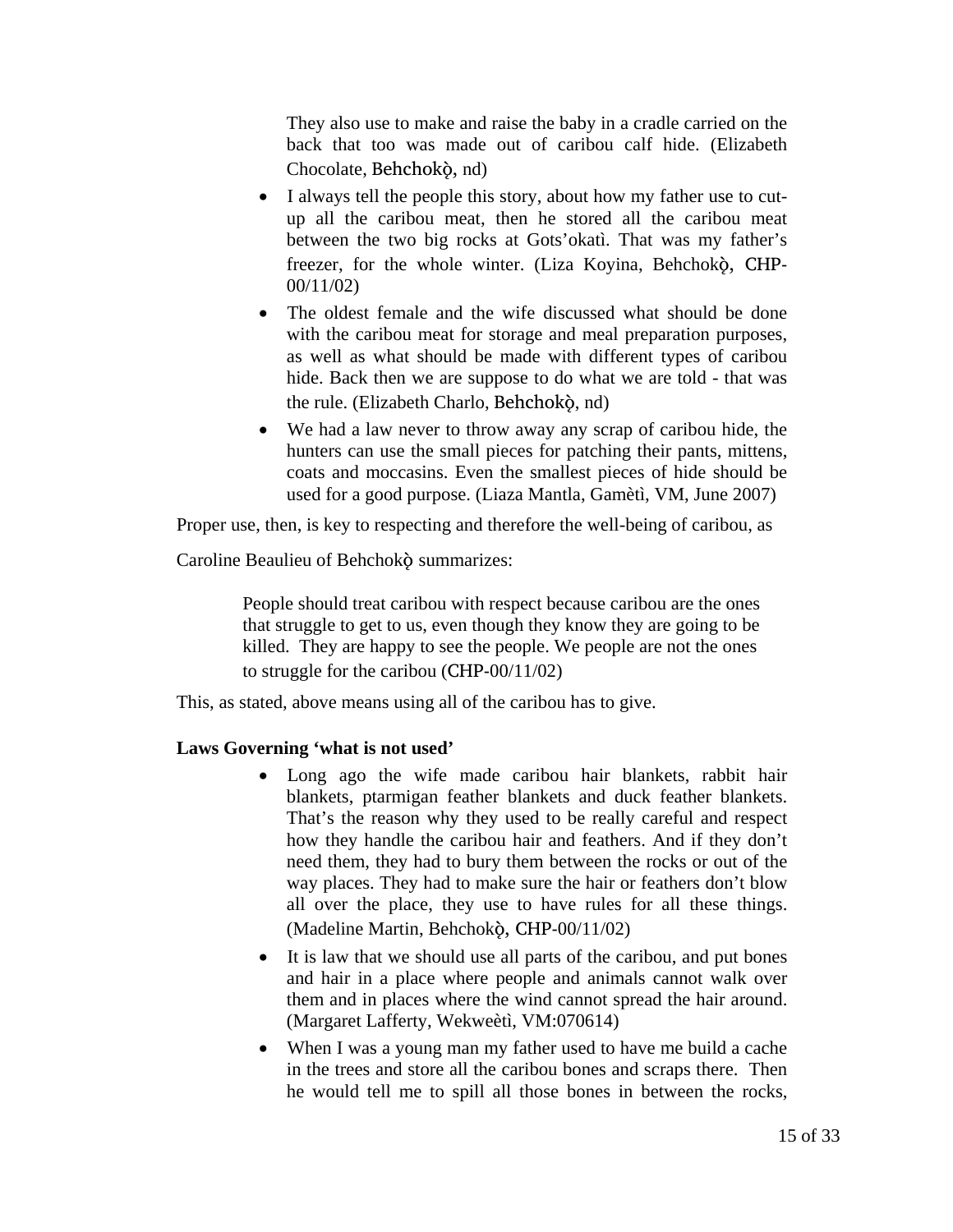where no one goes. Our parents use to tell us take all these caribou bones by dog team and spill them where no one goes. That's how our ancestors used to respect caribou because the caribou are really important to them – for food as well as for clothing. Matton Martin, Behchokö, CHP-00/11/02)

- If a caribou is sick, or if the meat smells bad and the hides are in poor condition then everything should be thrown between the rocks. (Angelique Mantla, Gamètì, VM:070612)
- Never burn any caribou bones or the caribou will not grow from them again. That is a law (Phillip Zoe, Gamètì, VM-070614)

#### **Laws Governing the Responsibility of the Leaders and Elders**

Those who knew the most became the leaders. As Moise Martin (Behchok $\delta$ ,

CHP-00/11/02) explained,

I have seen a lot of our elders that know about caribou spirit. They would have a dream or a vision of the caribou on the lake. The next day I would go out to that area and sure enough, there would be caribou on the lake, where they had described it.

- Long ago the leader and elders would pick the best hunter to lead the hunt. (Joe Suzie Mackenzie, Behchokö, nd)
- Long ago the leader and the oldest elders would choose the best great hunters to go hunting, that was the rule long ago when the hunter kills caribou the whole town would share the caribou meat among each other especially with the poor families and elders. It's the same with fish, when the people catch a lot of fish the Theorem people will share among each other, that was the rule. (Joe Suzie Mackenzie, Behchokö, nd)

#### **Laws Governing Parents' and other Family Members' Behaviour**

- A long ago there was a rule for the parent to give the young hunter a farewell and warning before going for a hunt. They do this so he can become a great hunter. (Elizabeth Rabesca, Behchokö, CHP-00/11/02)
- Ancestor use to say it is good luck to pack dry meat for the hunters, that's how the caribou are re-born. That's how they find each other again. They get to re-create each other again, if they are respected. That way the hunter gets to kill a lot of caribou. So it was like a rule back then. (Moise Martin, Behchokò, CHP-00/11/02)
- Young woman sew for their husbands, and the mother always told us, "Do not miss one stitch or else your husband will not have luck in hunting". That is how our mother use to talk to us, they use to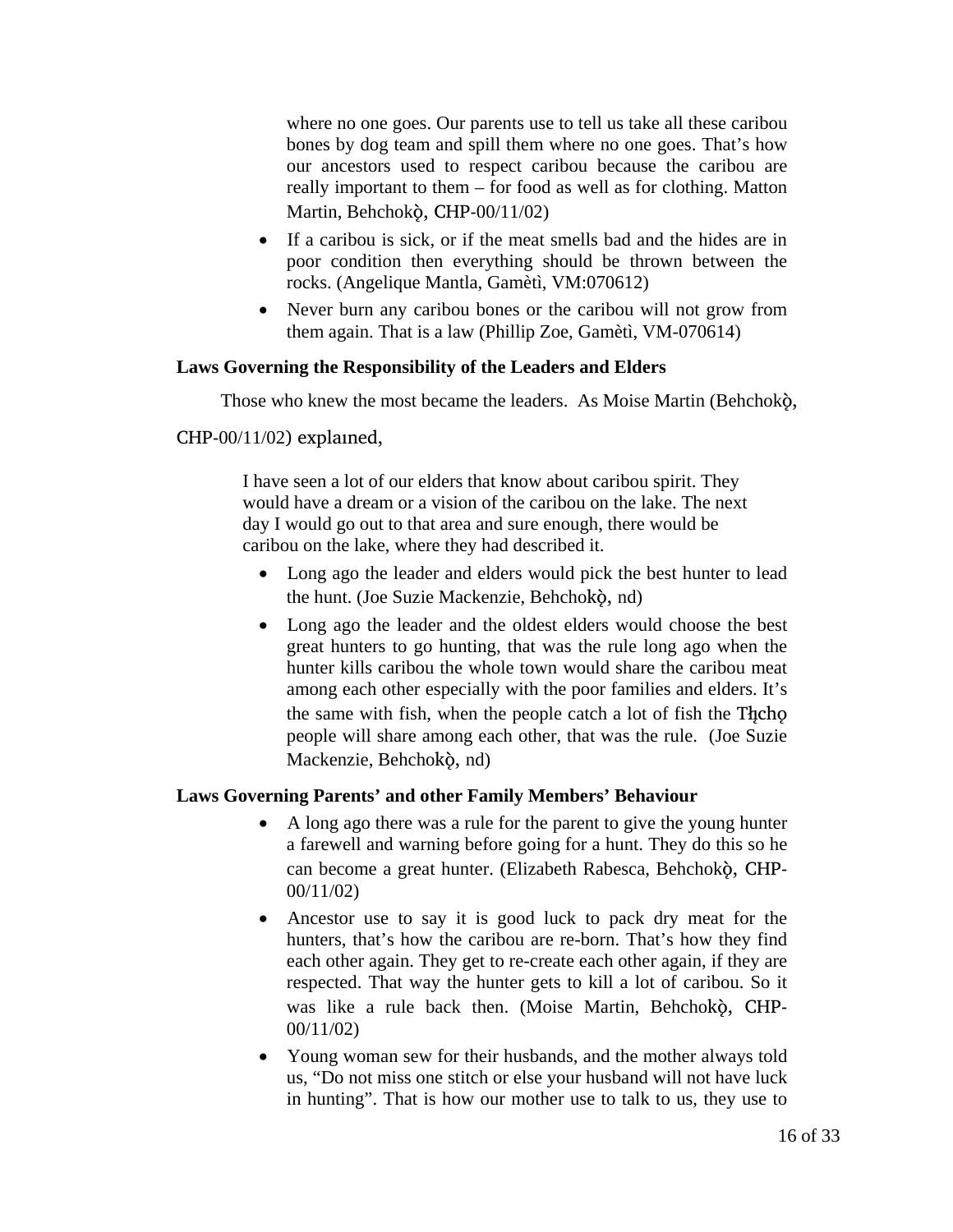look out for everything we did, these were the things the wife needs to do daily. They always have rules for everything back in those days. (Rosalie Tailbone, Gamètì, nd)

• Women should always remind their husbands, sons, and younger brothers to take care and respect caribou, travel safely, and to use their gear carefully and to check their snow shoes every morning. Women should also check their own snowshoes. (Elizabeth Rabesca, Behchokö, CHP-00/11/02)

#### **Laws Governing Female Behaviour**

Women have a complex set of laws governing their behaviour that both

demonstrate a respect for the *dè,* and a respect for their own ability. This was expressed

by most of the elders during the verification meeting.

Women should know men's knowledge about caribou. They should know how to hunt and fish and cut up the meat and to set the fishnets, just like the man. They have the ability. It is the law to know both ways. (Romie Wetrade, Gamètì, VM-070614)

Women obey the following rules to ensure men are successful hunters and caribou are respected and will return to the people.

#### General Rules for Females

- Female elders will often begin by discussing what should be done with the meat for storage and meal preparation purposes, as well as what should be made with different types of hides (Elizabeth Charlo, Behchokö, CHP-00/11/02)
- Young women should not step over any part of caribou. (Elizabeth Charlo, Behchokö, CHP-00/11/02)
- Women should not step over their husbands' or fathers' hunting gear such as their axe, gun, fishing net, and clothing in general or they will be unlucky in hunting and fishing. Women should not step over their husbands' or fathers' hats or they will get a headache and will be unlucky in hunting (Adele Wedawin Behchokö, CHP-00/11/02)
- Long ago the women were not allowed to cut a hole through the dry meat. That was way back in our ancestors' time. That was their law then. (Adele Wedawin, Behchokò, CHP-00/11/02)

#### Rules for Females of Childbearing Age

• The young women are not allowed to walk over caribou blood, that was the rules back then, only the hunters are allowed and only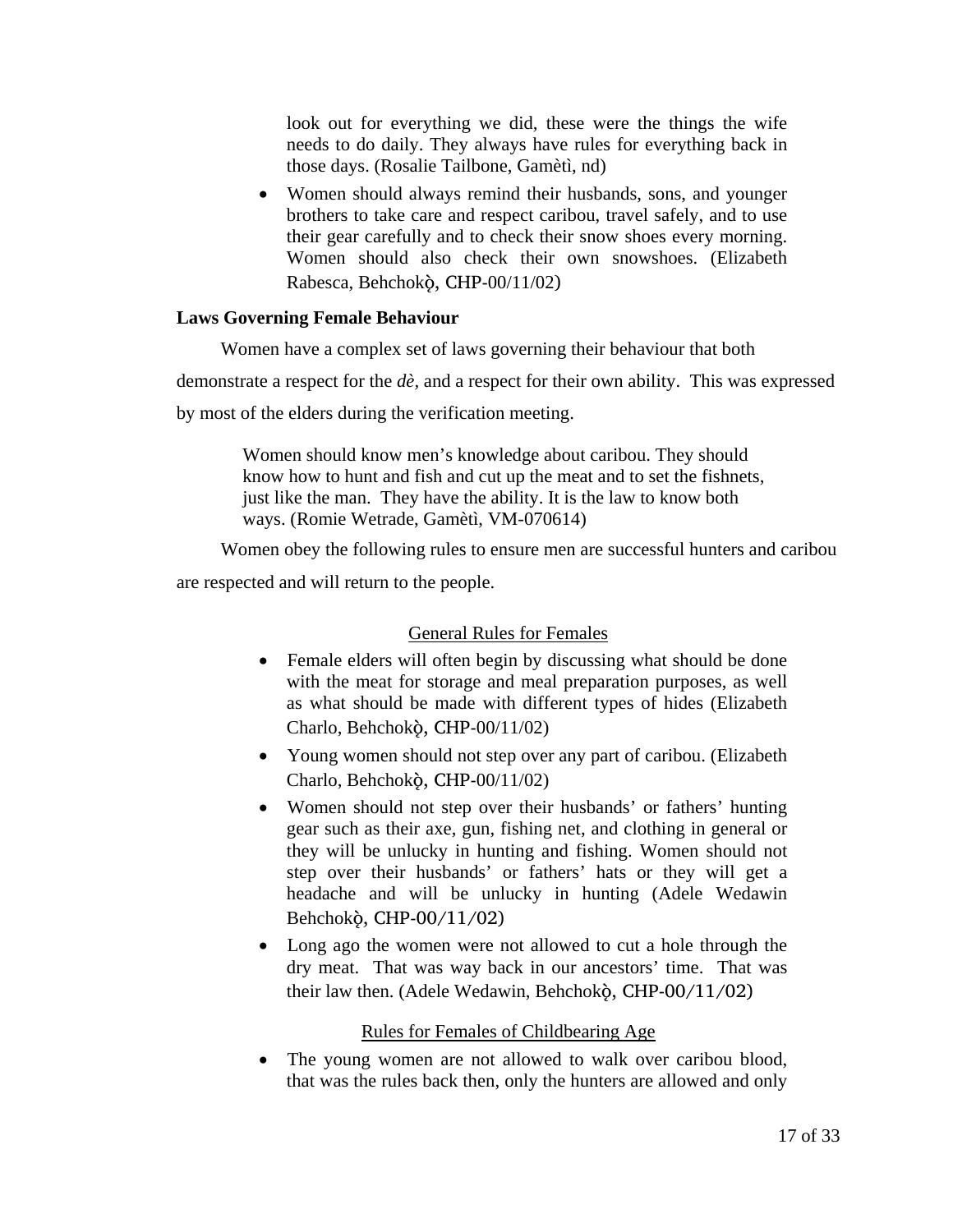when they are cutting up the caribou. (Elizabeth Charlo, Behchokö, nd)

- There is a law that the expectant mother is not allowed to eat newborn calf meat when cooked in grease, or the newborn baby will have blisters all over their body. (Adele Wedawin Behchokò, CHP-00/11/02)
- Young women can't eat caribou calf while it is very hot, or they will loose their teeth at an early age. (Adele Wedawin, Behchokò, CHP-00/11/02)
- The expectant mother is not allowed to throw calf hoof into the fire or she will have a stillborn baby. These are the rules that originated from long ago. (Philip Chocolate, Behchokö, nd)

#### Rules for Menstruating Women's Behaviour

- When a teenage girl gets her first menstruation, she is not allowed to watch cooking caribou head or eat caribou head or the tongue, or she will go blind. That was the law. (Adele Wedawin, Behchokö, CHP-00/11/02).
- There's a rule the young women who gets their first menstruation is not allowed to go over the caribou blood or meat, or any of the hunters belongings or the hunter will have bad luck. (Elizabeth Chocolate, Behchokö, nd)
- And there was a law the young women with first menstruation was not allowed to eat raw caribou meat with blood, she really had to hard cook the caribou meat till the blood is all gone then she eats it. And she has to live all by herself in the hut or tepee away from the camp. (Elizabeth Rabesca, Behchokö, CHP-00/11/02)
- The mother use to tell their daughter don't go over your father's hat or, he will get a headache, don't go over your father's gun, or he won't kill anything he will be unlucky in hunting, don't go over your father fishnet or your father won't catch any fish at all, these sort of thing was the rules back then. (Adele Wedawin, Behchokö, CHP-00/11/02)
- When the women or the wife get her menstruation when travelling with the family on dog team, she has to walk on the outside of the trail, because she is not allow to walk on the trail of the hunters, or the hunter would become unlucky that was the rules back then. (Adele Wedawin, Behchokö, CHP-00/11/02)

#### Rules Governing Hunter's Wife's Behaviour

• Long ago the wife sewed the hunters clothing, packed their hunting bag, make sure their snowshoes were ready on their sled,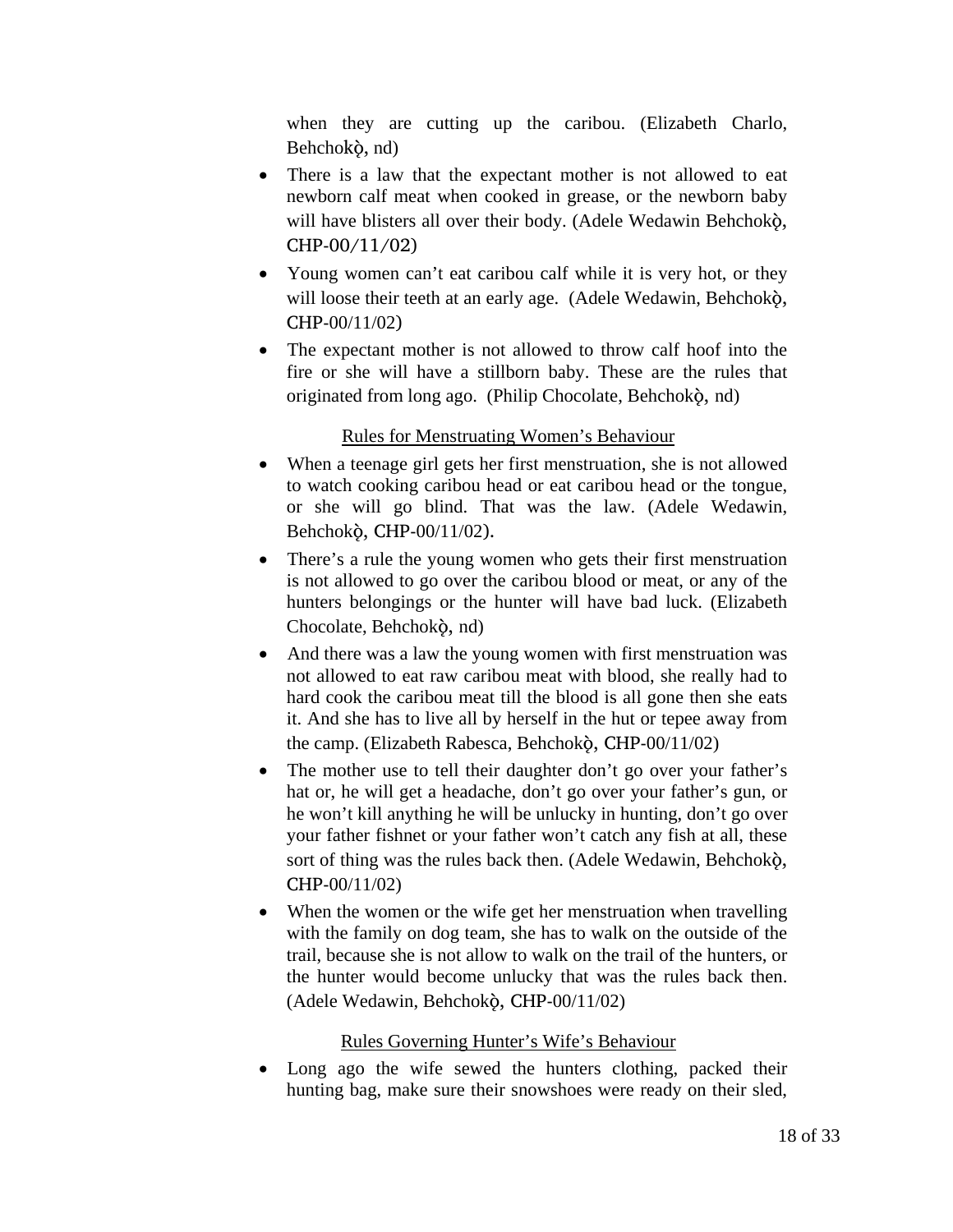and the wife packed lots of babiche. The women make sure they are all ready and they are dressed warm. When the wife gives the husband her farewell, she warns him to be careful on their journey. It means that's how the wife is saving their husband lives. That's a law. (Moise Martin, Behchokö, nd)

• Long ago there was hardly any caribou. ... We weren't allowed to throw away any scrap of caribou hide. They should use everything - use caribou skin for tablecloth, when they are having the feast. These sorts of things are the women rules. (Annie Black, Behchokö, CHP-00/11/02)

#### **Laws Governing Hunters**

Although men and women had their own roles, their work complemented the

other. As Laiza Mantla explained at the verification meeting (VM-079615),

The men we lived with brought the meat home, but they did not touch the meat after that. He hunts and we clean the meat. If you don't know the job, you learn from observing. We learn to clean meat, do hides; we learn to do everything in relationship to meat. We didn't throw any parts away.

#### General Rules

- At that time there was a rule that men are not allowed eating thighbone marrow or they won't have luck in hunting. (Annie Black, Behchokö, CHP-00/11/02)
- The hunters had to make sure they do not wear broken or incorrectly cross-stitched snowshoes. If they do the caribou will take off like lighting. The caribou knows if they are not respected. Caribou know if what they provide for us is used correctly. The hunter had to watch out for all these sort of things. (Robert Mackenzie, Behchokö, CHP-00/11/02).
- At one time men used to bring the caribou meat through the back entrance of the tent, so the caribou blood didn't drip on the floor or spruce boughs. That was the law. $9$  (Adele Wedawin, Behchok $\delta$ , CHP-00/11/02).
- The leader Mowhì used to say, "women are important". In the past the women had to work the hardest. They cook, clean up, raise the baby, sew, work on caribou hide; they do all these daily chores. One time Mowhì took his wife's hand, and while kissing it, he said, "this hand has done me a great deed by cooking and sewing for me, for that I am very grateful, happy". People should

<sup>&</sup>lt;sup>9</sup> This made it easier on the women who could not step over the blood – most of the rules are complementary.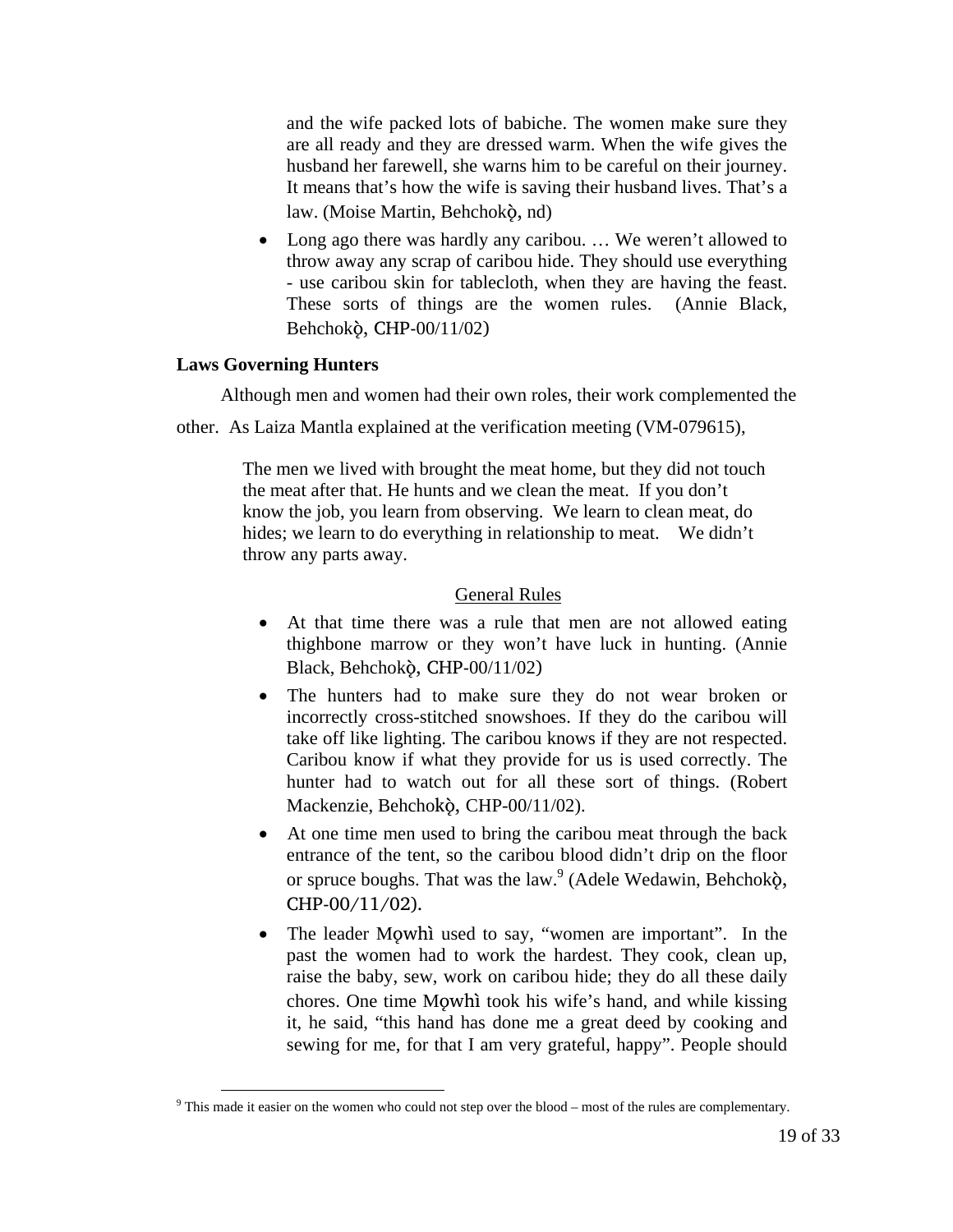appreciate and be thankful for each other, that's the law. (Moise Martin, Behchokö, CHP-00/11/02)

### Rules Governing Following and Meeting Caribou

- There is a rule not to wear any caribou hide clothing of woodland caribou when hunting towards the tundra. These two type of caribou are afraid of each other. Our parents use to tell us these sort of things, don't wear woodland caribou moccasin or mitts or carry anything like gun case or shell bag that is made from woodland caribou when you go hunting. Barren-ground caribou will know and it will take off so fast. You have to respect both. That's the rule. (Matton Mantla, Behchokö, CHP-00/11/02)
- Hunters are not to wear bison clothing either, or the barren-ground caribou will run off. (Romie Wetrade, Gamètì, VM-070613)
- First, the hunter has to know where the caribou is, then the hunter prepares to go after it by following the caribou tracks; they shoot what type of caribou they want, and how many they think they need. (Jimmy Martin, Behchokò, CHP-00/11/02)
- The hunter had to spear the caribou in between the ribs. It was the law to make sure you killed the caribou. If a caribou is wounded, it must be followed and killed. (Paul Rabesca, Behchokò, CHP-00/11/02)
- A rule is that the hunter had to approach the caribou against the wind that way the meat is tasty. But if the hunter approaches the caribou with the wind, the caribou will smell the scent and it will go throughout the whole body. The meat is not that tasty. (Jimmy Martin, Behchokö, CHP-00/11/02)
- Long ago hunters called caribou by shaking immature female caribou antlers bones to make sounds. They cut the bone into four inch pieces and pulled the string through the hole of the bones and dangle them together to make sounds like bells. That's how the hunters use to call the caribou. I think I would call that a caribou law. (Jimmy Martin, Behchokö, nd).
- Not too many caribou bulls should be taken. It is the law. If too many are taken there aren't enough to protect the females and the calves. (Jimmy Martin, Behchokò, VM-070614)

Rules Governing the Respectful 'Cutting Up' of Caribou

• There are rules to cutting up the caribou. When the hunter is ready to cut-up the caribou, they cut off the head first, then they tear off the caribou hide. Then they cut off one hind leg and one arm then they pull out the sinew along the back. After they turn the caribou to the other side and do the same thing over again. Then they pull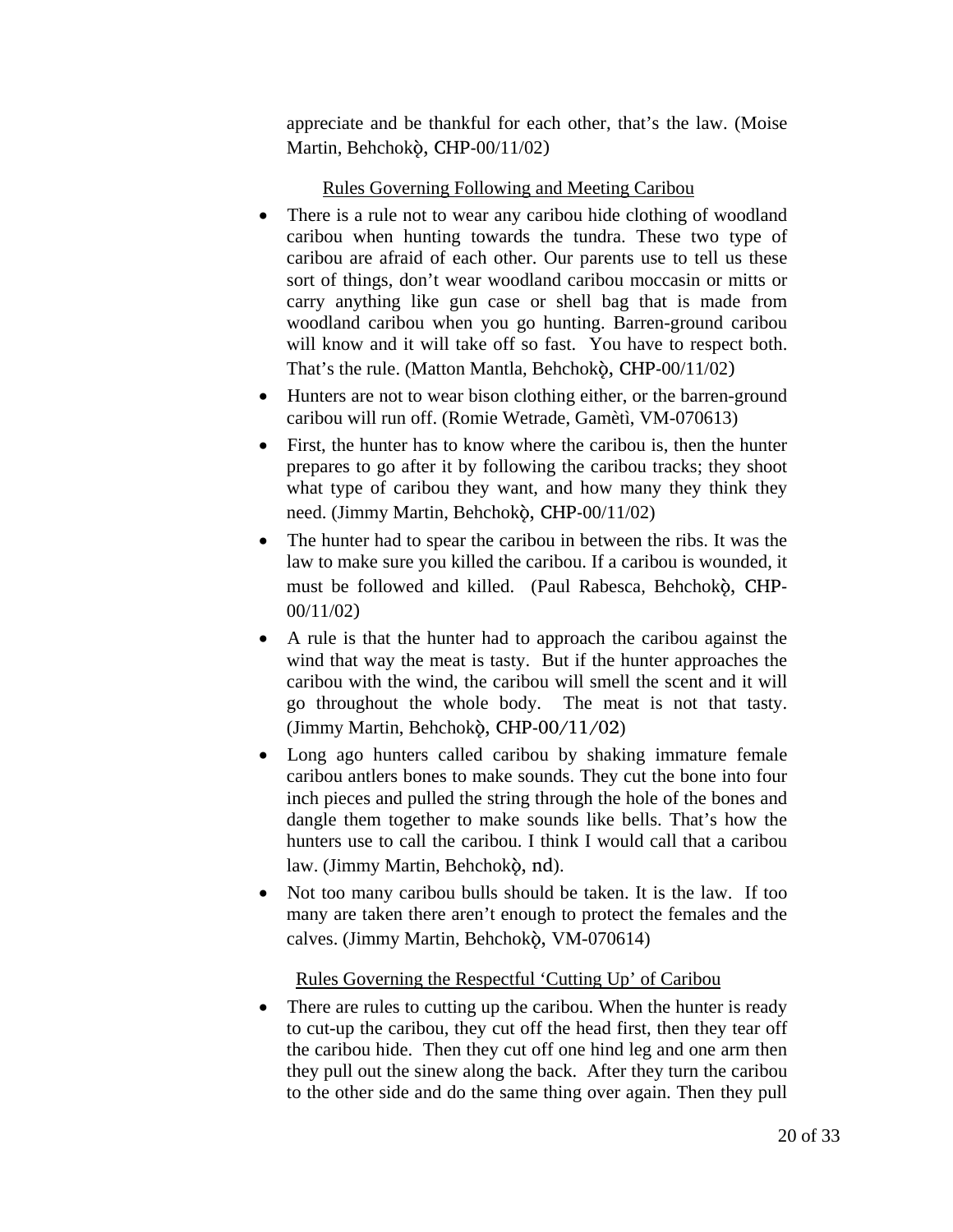out the intestine – everything right out. Then they take the ribs and the back strap. (Jimmy Martin, Behchokö, CHP-00/11/02)

• Long ago when I was a young man I use to watch some elders. They had a rule that when they killed the caribou, they put the caribou where no one walked - like in the shade of the tree where they skinned and cut-up the caribou. If, like our ancestors, people respect the caribou, then the caribou will respect you back; our elders use to say this all the time. (Philip Chocolate, Behchokö, CHP-00/11/02)

#### **Concluding Remarks on Tåîchô** *Nàow***o (laws)**

Considering the relevance of monitoring and managing human behaviour to ensure stewardship of caribou, three categories of laws governing behaviour became apparent: i) assistance and care for others - human and non-human; ii) that waste is minimized; and iii) bi-products are disposed of correctly. As Joe Champlain from Whatì explained, "The spirit of the caribou looks after itself. It knows when it is being respected or not. It knows when we treat it with respect and learn its knowledge. (CHP-000823-2/4)

#### **Assist and Care for Others**

Assisting and caring for others, whether human or non-human beings, is key to survival. Although we have categorized many of the rules for this report, it is difficult to separate as cooperating and working together is highly valued as is indicated in the narration shared by Madeline Martin:

> There is a story that tells of an old woman who set out to hunt caribou when her husband was really sick. They were out of food; they had nothing to eat. While his wife was out hunting the husband was back at the tent. He started singing to the caribou. He was singing a caribou song. Then all of a sudden there was caribou standing in front of the old woman. That's how she killed a caribou; she caught caribou in the snare. They ended up with lots of caribou meat (Behchokö, CHP-00/11/02)

Other stated rules associated with assisting and caring for others can be summarized:

- Share caribou and fish with those less fortunate.
- Think about all beings caribou as well as all other humans and non-humans – with the same respect.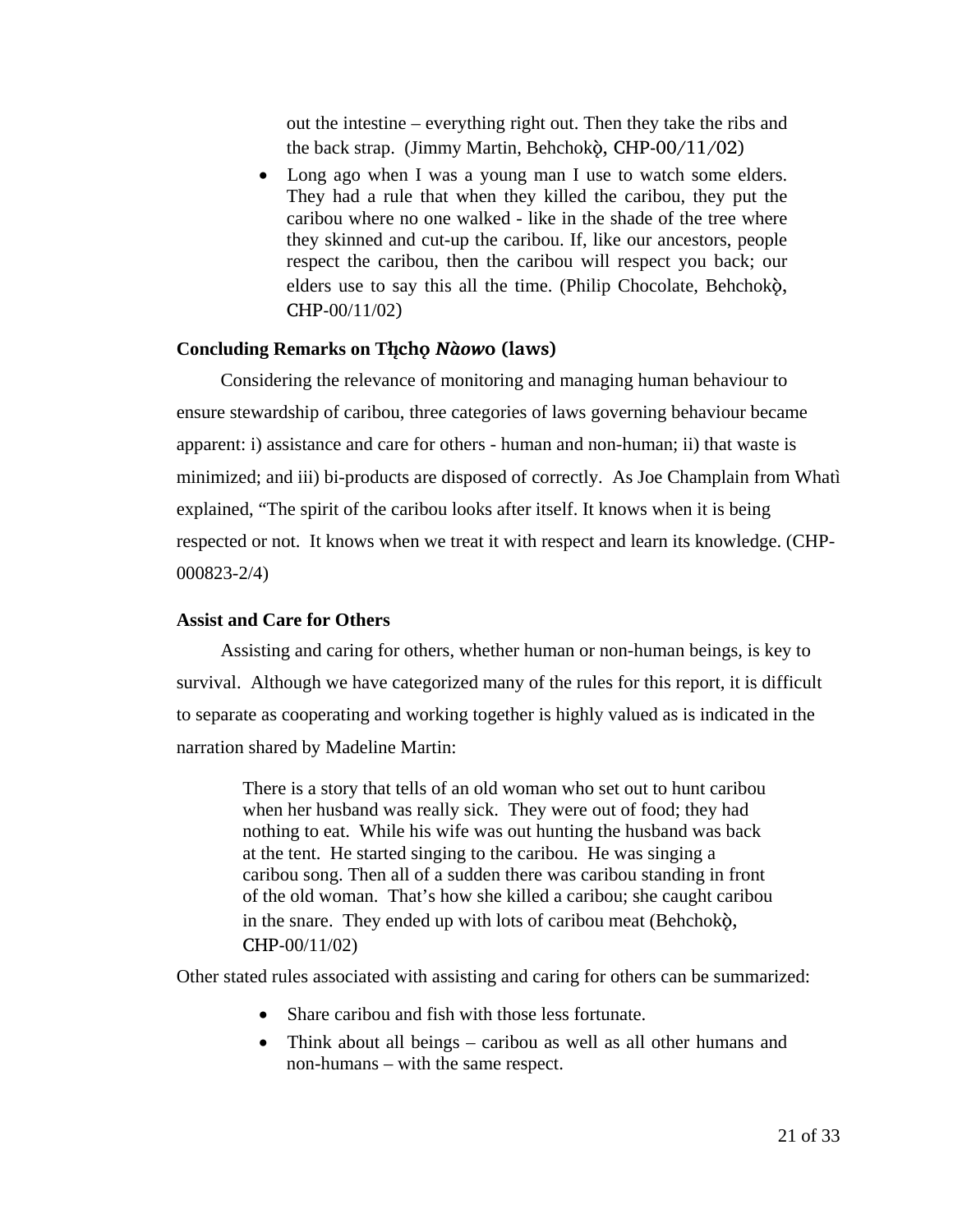- Think about how one's actions may cause harm or cause unfortunate situations for another being – including caribou.
- Work together for the best possible results
- Help others prepare
- Remind others of potential dangers
- Do not insult non-humans beings by treating them as if they lack intelligence or a spirit.

#### **Minimize Waste: Use, do not Abuse**

Elders emphasized how respectful behaviour is to know, use and share resources. Without knowledge of caribou and the language to discuss caribou behaviour, caribou habitat, and indicators of caribou health, people are likely to abuse and waste rather than use, preserve and share. Those who do not understand and respect caribou will kill without using the meat and hide. As Johnny Nitsiza from Whatì said:

We only kill enough for the whole family, we don't kill more than that; we don't just kill caribou. We only kill what we need. … We know some people kill caribou, without needing it for food. I myself think it is disrespectful for caribou to be treated this way. Some people only take the part they want and throw away the rest. It is wrong. … We are not allowed to burn caribou bones in the fire. [If we want them to return we should not burn their bones]. The caribou love their bones. Simply stated, caribou will not re-birth if it is not shown that it is both 'needed' and 'respected' (CHP-00/08/23-1/4).

To summarize:

- Use everything the caribou provides.
- Do not harvest if you do not need, or if you do not know someone who you can share with
- Store what you do not need in appropriate ways by drying or freezing.
- Know the type of caribou you need.

#### **Disposing of non-usable bi-products**

• Dispose of caribou bi-products in appropriate ways.

#### **Indicators**

During any discussion with the senior elders including during the verification meeting, they discuss people's behaviour – both the behaviour of their own community members and that of those belonging to the dominant society. They do this because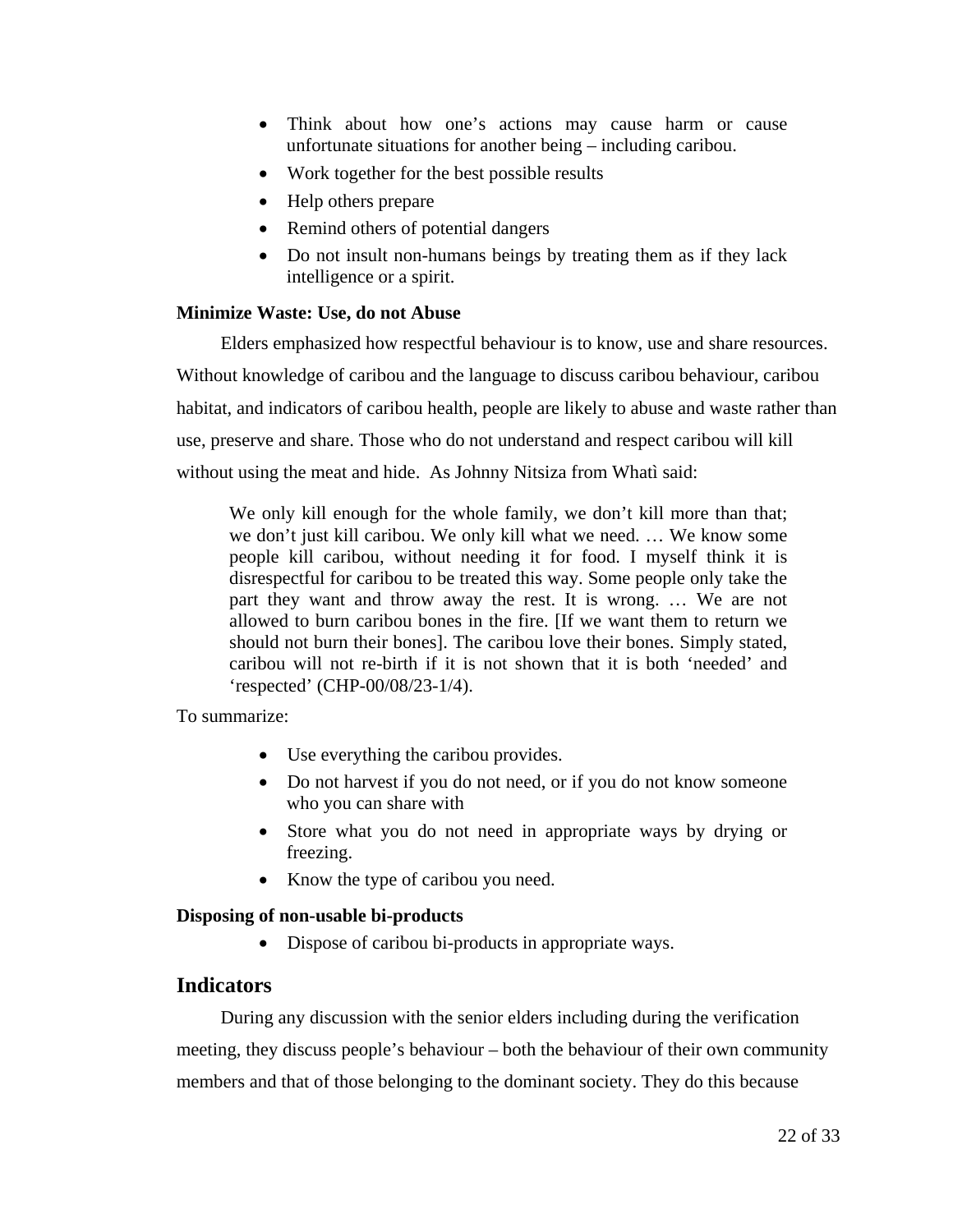human behaviour is tied to the well being of all that is part of the *dè*, including caribou. From the Theore elders' perspective knowing how to: i) respect and care for others – whether human or non-human beings; ii) minimize waste; and, iii) dispose of biproducts is tied to both caribou survival and the well being of the community. Lack of knowledge demonstrates disrespect of oneself, the *dè*, and the caribou, all of which can lead to a decline in caribou population, changes to caribou distribution, and a dysfunctional society. During the verification meeting, the elders who had once made up the Regional Elders Committee (TREC) added to the list of laws governing behaviour associated with barren-land caribou. They expressed these laws in association with their concern for social problems, for the *dè,* of which the caribou are a part. They expressed how the inability of humans to follow the most basic laws indicates a problem throughout the *dè*. They expressed how the lack of knowledge of the relationships between all that is part of the *dè* relates to a disregard for using all that a caribou provides. If the caribou are not respected, not needed and not used they will eventually disappear. Lack of respect and lack of knowledge of caribou is also indicated by "bothering" the caribou as Moise Martin expressed,

Even the trees look different, the *dè* is changing – like the grass, lichen and all the plants. And why did they start counting the caribou. Our creator put caribou on this earth to be free and roam the land. They are not to be counted (Behchokö, CHP-00/11/02)

For many of the elders and active harvesters, they are concerned with the manner in which the western perspective encourages people to discuss the negative aspects associated with caribou. This was of particular concern at the verification meeting as, expressed by Romie Wetrade when he said:

> White people raise animals. So they are always thinking about what to do with them. The ho do not raise animals. Caribou migrate all over the land. Because of white people we are now talking negatively about caribou. For me that is not right. Talking all the time about how we will fix it. How they will migrate back to us? What will happen to the young? We should leave them alone and let them be. (VM: 080612)

All elders attending the verification meeting agreed that there was a lot of talk but fewer people are using caribou. As Elizabeth Michel explained, the best "hunters do not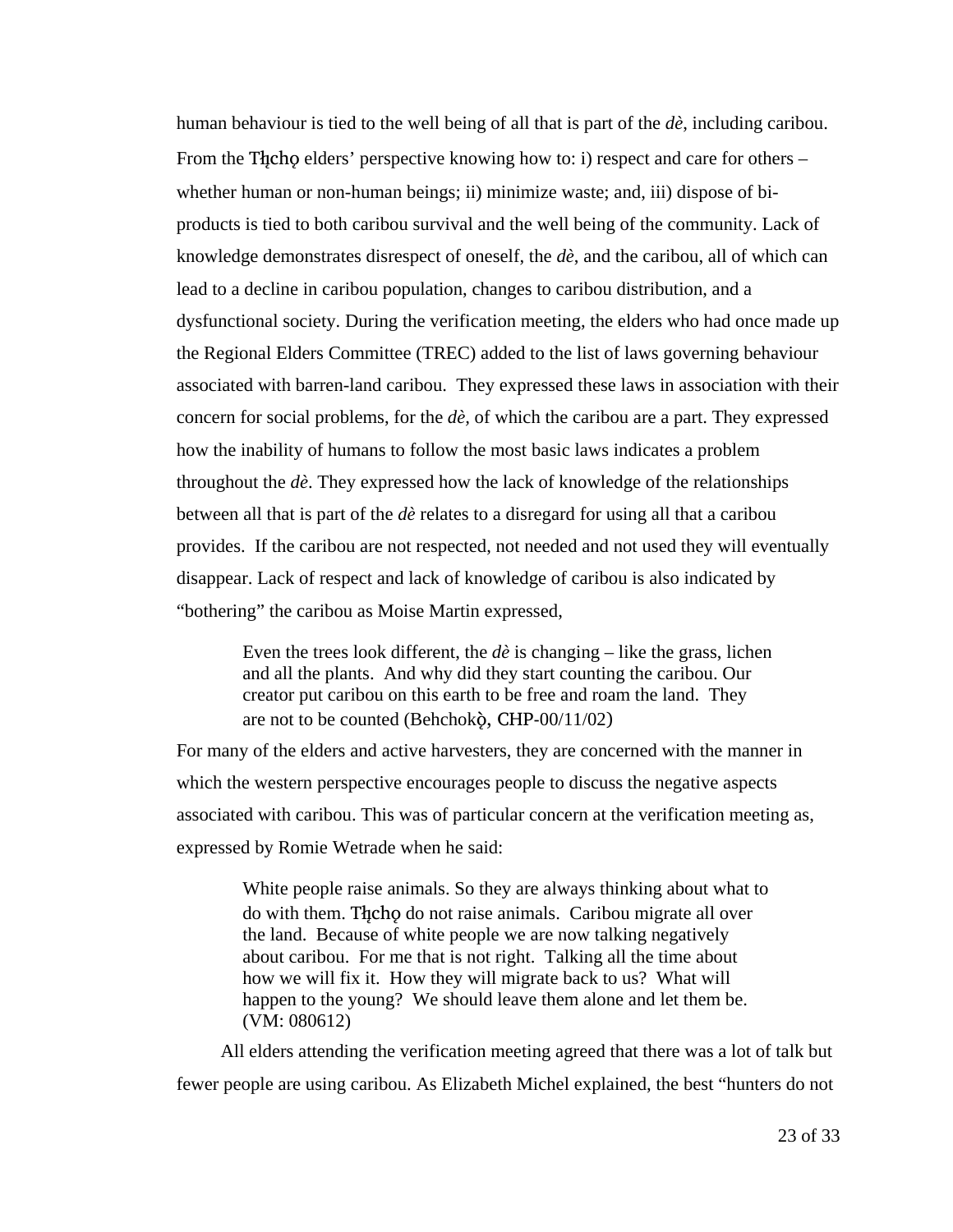talk about problems with caribou because they know that caribou talk amongst themselves, and they will decide when to return". As discussed above becoming and being knowledgeable is the overarching law. If one lacks knowledge then it is virtually impossible to know the more specific laws or to have the skill to act on these laws. During the mid-1990s the elders expressed their concern that those approving, building and operating mines lacked sufficient knowledge of caribou and caribou habitat to make decisions about whether or not to construct mines in vicinity of **Pekati.** The elders predicted that to go ahead with these developments would ultimately destroy caribou habitat, and pollute the water and air that would lead to a decline in the caribou population. They based this prediction on their observations that those talking about the land did not seem to have any experience and lacked an understanding of basic relationships between entities. In an attempt to encourage leadership to question development, they told stories of Rayrock mine, including how they were told it was safe, and emphasized how dust on plants, pollutants in the water, and smells coming from the mines were all indicators that the caribou would be on decline. As the elders on the TREC agreed, "people should know that when the plants die then the animals will die as well ". They continue to articulate that the caribou are moving away, not being re-born, skinny, and that their meat smells due to the pollutants – air, noise, and water – at the mine sites, coupled with the increased lack of knowledge about how to respect caribou.

They also predicted that if caribou collars were used, the caribou spirit would probably decide not to be re-born. Collaring caribou demonstrates a lack of respect, not just during the capturing process, but also by forcing the caribou to wear the collar. They as well as the active harvesters express their concern that the use of caribou collars is similar to hitting a caribou with a stick or club. For the elders and active harvesters, the decline in caribou could be predicted by a number of human behaviours, as Moise Martin explains:

> There are hardly any fat caribou around now. Even their bone marrow has no more taste to it. A lot has changed. Could it be because of the wildlife management? It is because nobody does anything or says anything to those Wildlife Economic development and Renewable Resource people. That's the reason why they still put radio collars on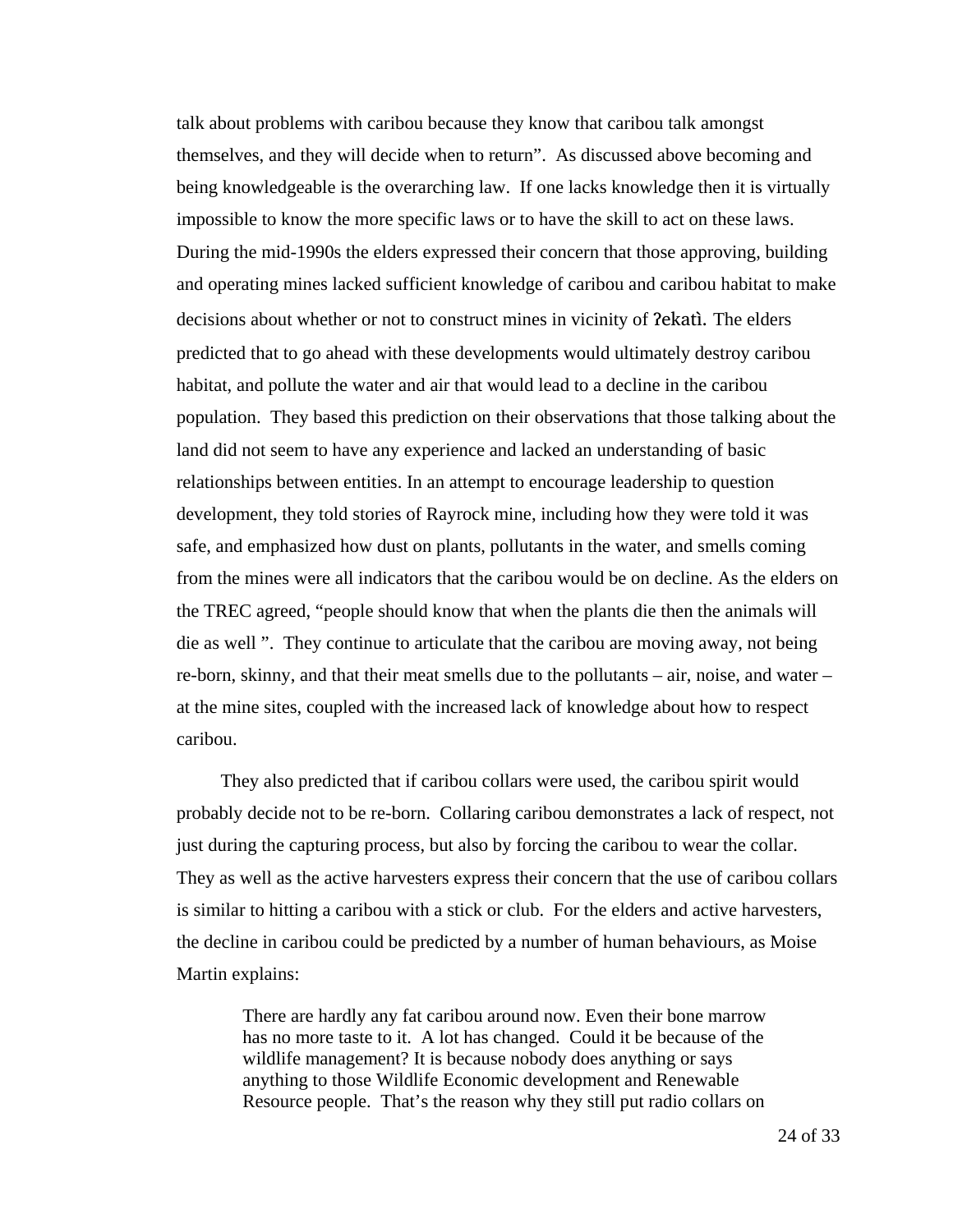the caribou and other animals. And they use a tranquilliser to put animals to sleep that spreads throughout the animal's body, which does not make the meat tasty. (CHP-00/11/02)

#### **Indicators: Human Behaviour**

- People are choosing to treat caribou with disrespect: collaring, throwing bones and other bi-products in the dump
- Women and men no longer know the others knowledge and skill when working with caribou.
- Parents no longer have the time to teach young people through example and to talk to them about how to hunt and how to treat caribou. This is because the children are in school all day.
- Currently the government has restricted our ability to hunt bulls, so people are killing cows. Also the caribou bulls are taken for their antlers. If there aren't enough bulls then there will not be enough calves. The bulls protect the females and the calves.
- More and more caribou are obviously sick hunters know this is because of the number that are killed are in very poor condition. It could be the chemicals of associated with the mine
- Young people and non-Dene do not know how to approach caribou, especially when they are on skidoos.
- More and more caribou are wounded and left, rather than followed and killed.
- People, especially those from the dominant society, do not acknowledge the caribou's strong spirit; they do not understand or believe the caribou knows when it is respected or not.
- Hides and other parts of the caribou are left where they were shot.
- Caribou meat, hides and bones are being thrown in the garbage with baby diapers and women's sanitary napkins.
- People are not cleaning up blood that has been dropped.
- People no longer save small pieces of caribou hide for patching only the hunters still take them.
- More and more young women do not know they should stay away from men's hunting gear, and step over men's clothing.
- Caribou are being discussed in a negative way like the way the government is talking about them now.
- Greed, rather than use, determines number of caribou taken and the reason for killing a caribou.

#### **Indicators: the** *Dè*

Moise Martin indicated that there were problems and commented while remembering his observations during a trip to BHP in 1999, he said: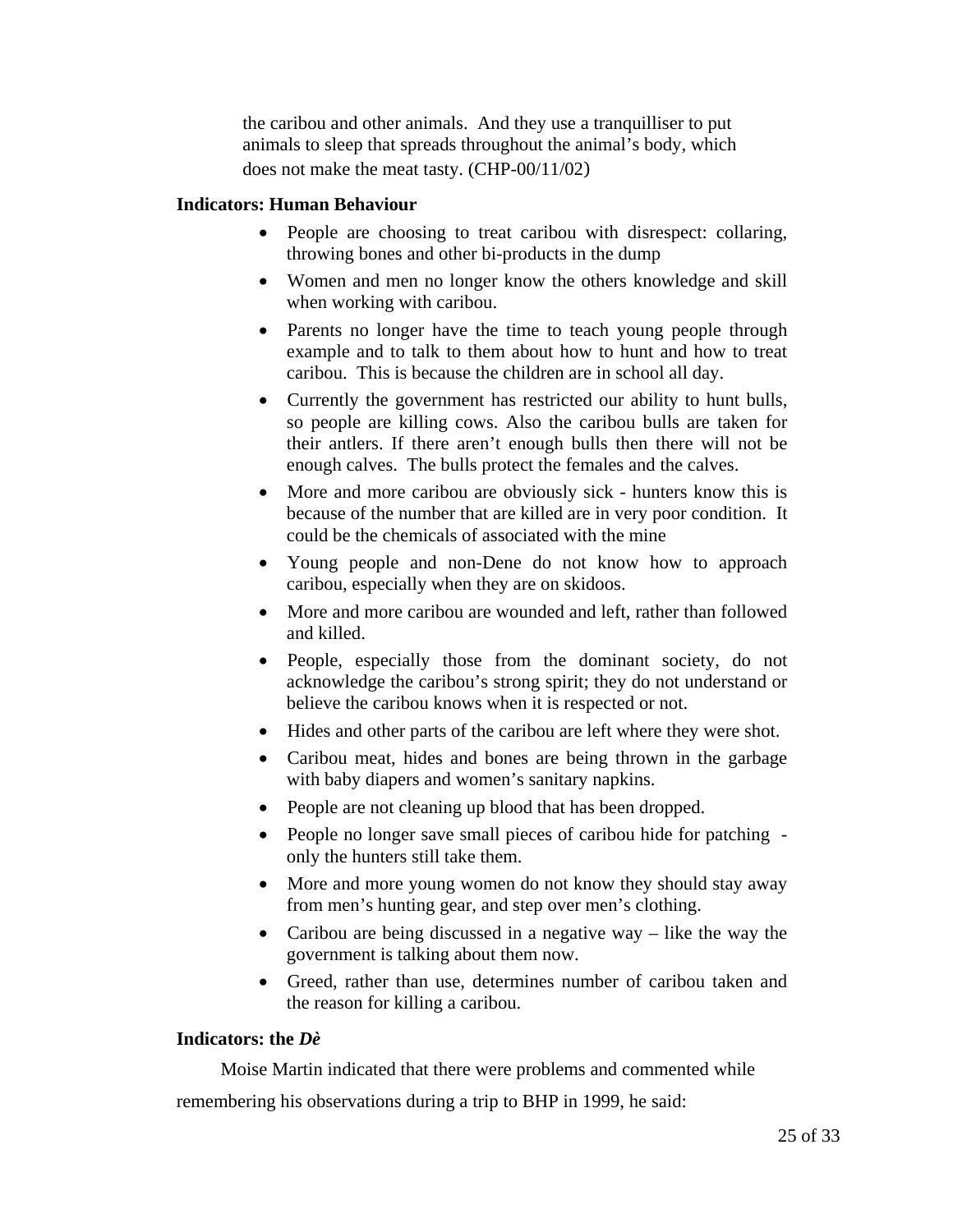To me it seems like they [unknowingly] killed all the animals, like, for example, we took a trip to BHP, but we never saw any kind of animal pass by – no foxes, bears, wolves or other animals. We went flying around with the helicopter to three other places, but I had never seen any kind of animals on the land. That was very strange to me. It was the time of year there should be a lot of animals all over the barrenground. But there was nothing in sight. Even the water is not safe to drink anymore. What about all the animal food, and the plants and trees that depend on water? (Behchokö, CHP-00/11/02)

Indicators of poor caribou well-being are expressed:

- My son Edward shot a caribou that was so thin, and the tongue was partly blue colour with pus. (Angelique Manta, Gamètì, 02/08 as referenced in DT11C 2003)
- Long ago the caribou were fat and tasty. Today the caribou are not fat and tasty (Philip Chocolate, Behchokò, CHP-00/11/02)
- The caribou used to migrate to our land. But now there are mines in the way of their major migration route. That's the reason why caribou mind-spirit is weak – it is too weak to come toward our land now. The caribou feel like there is something in their path, so they turn the other way. The smell of fumes and smoke can blow far on the barren ground, and the caribou can sense that. (Caroline Beaulieu, Behchokö, 00/11/02)
- I see that the caribou tracks are changing direction from the usual trails. It looks like that now, but what about in the near future? What will it look like? (Louis Whane, Wekweètì, CHP-000823- 2/4)
- Before when we skin a caribou we only use our hands and our hands feel smooth, just like we put on hand lotion – that's how good the hides use to be. … Now, today, when we skin the caribou with our hands it feels rough, like sand, and when we pull the caribou hide it can rip, it never did that in the past (Louis Whane, Wekweètì, CHP-000823-2/4)
- This change is not just happening to the caribou, it is the same with fish. Like the trout's colour used to be red and tasty, now the colour is pale and lighter. (Louis Whane, Wekweètì, CHP-000823- 2/4)
- The yellowish colour of snow around Ekati, that is a concern as it melts into the lake (Louis Whane, Wekweètì, CHP-000823-2/4)
- Because of all the forest fires in our area, there is a lack of caribou vegetation – it was burned out. (Moise Martin, Behchokò, CHP-000806-1/2)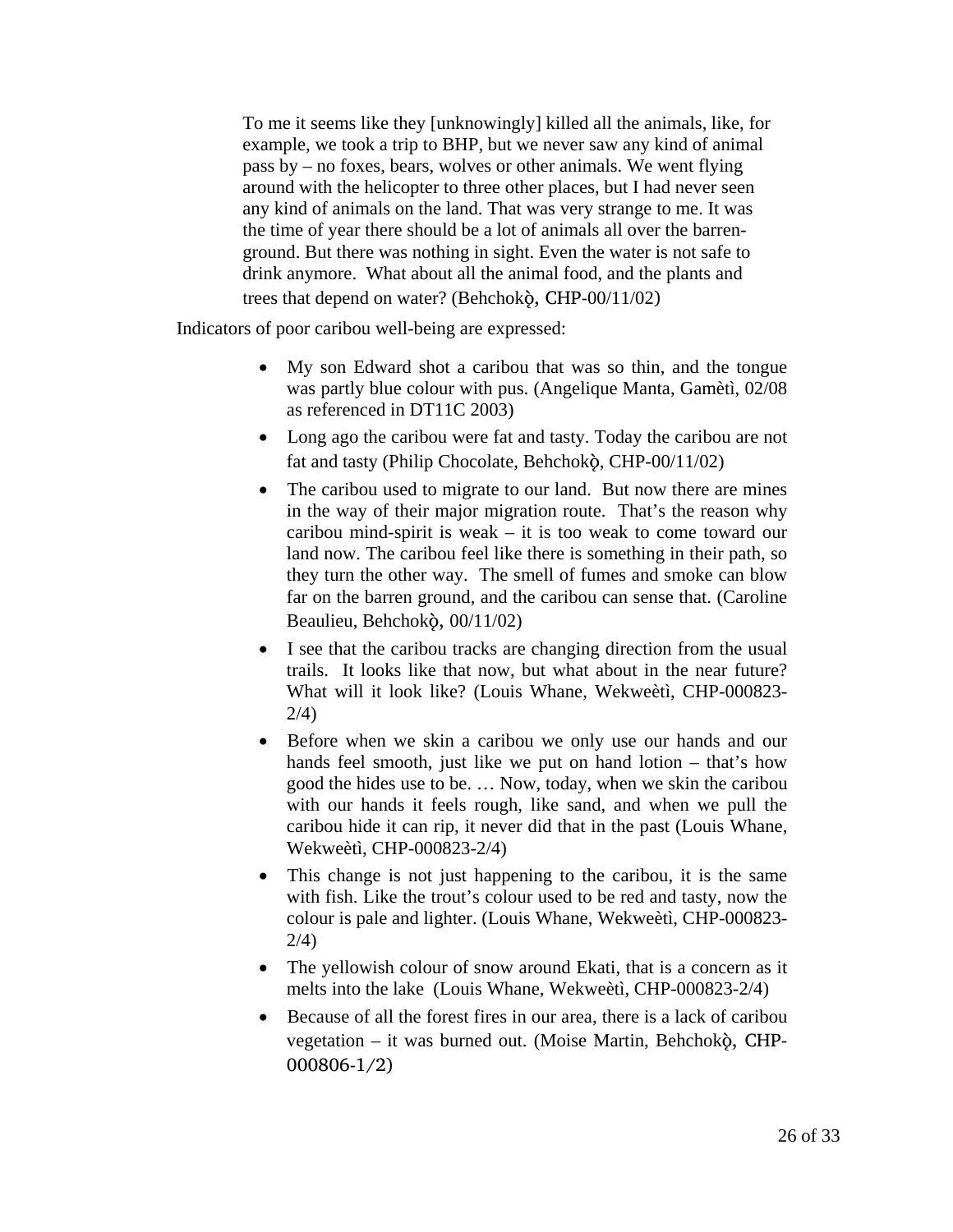• The low flying planes stress the caribou (Margaret Lafferty, Wekweètì, VM 07/06/15)

#### **Solutions**

In discussing changes that have been observed with others in the community, the

questions of 'why' and 'can it be solved' are always topics of conversation.

- Need places for elders to sit with young people so they can tell younger people how to respect animals, especially the caribou.
- Moise Martin said that the bones and other parts of caribou that are not used should be put on an island. People can take them there by skidoo in winter and by boat in the summer rather than putting them at the dump. (CHP-00/06/08-½)
- Use the schools to teach the children not to spill caribou bones and hides or hair at the dump.
- Elizabeth Chocolate said she believed that the young people must learn to use the caribou properly (VM-070616)
- Hunters know best about caribou, so they and the elders are the best to monitor the caribou. For example, the harvesters know when the caribou should be in a certain place at a certain time of the year.
- The leadership should designate an island so all the caribou bones can be placed there, it is not right that they are throw in the dump. It is not respectful. (Moise Martin,  $00/06/08 - \frac{1}{2}$ )
- No more mines where the caribou need to feed in the summer and during the winter.

#### **Watching Caribou; Monitoring Cumulative Impacts**

Oral narratives provide harvesters with knowledge of occurrences from the past. Much of the information is useful as realistic baseline information because it originated from before development and in the telling of these occurrences, the oral narrators weave various factors together. Harvesters along with the elders use oral narratives to think about what has changed and what has remained the same. Hunters, fishers and trappers also use oral narratives to think about why the environment may have changed. While watching and caring for the 'land', those who observe have an obligation to talk about how the caribou behaved in various locations, including what they ate, how they walked, their weight, how the young look and anything else that may seem relevant.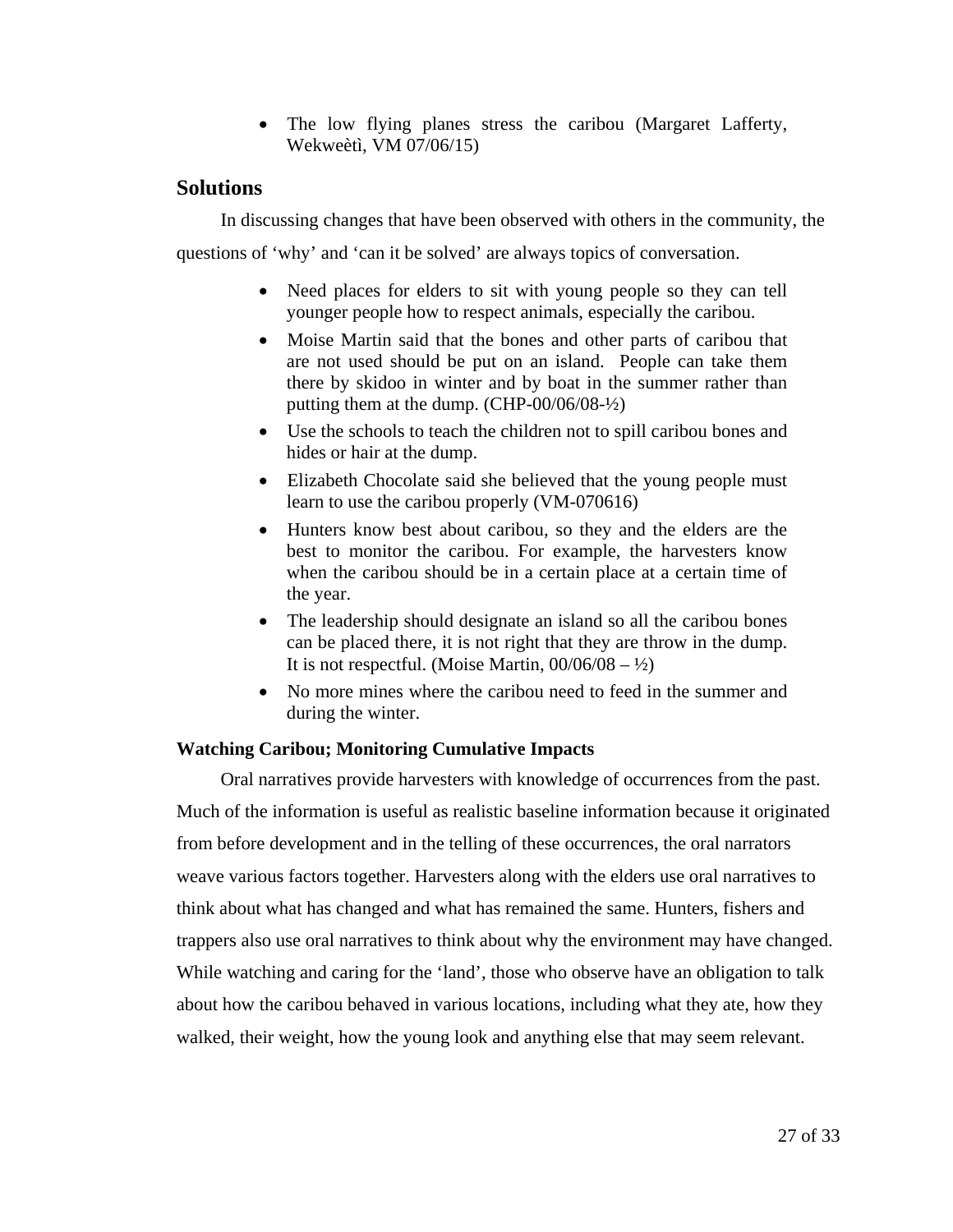During the June, 2007 verification meeting, the elders stressed that the harvesters – men and women - are the ones who know the bush best, and what skill and knowledge is necessary, especially those who were raised and use resources found in the boreal forest and on the tundra. They are the ones that know about watching caribou, and as the elders say, when the air and the water is polluted, the plants on the land died, then the animals will died too."

Like any monitoring process – including scientific – The h $\varphi$  stewardship focuses on observations and statements made by a group of individuals who are considered knowledgeable. It is the harvesters who observe, and the elders who put the hunters' observations into context with past occurrences and experience, while youth listen and learn. Senior elders emphasize that remembering past occurrences, having knowledge, and continuing to obtain information indicates how well both caribou and community members are coping with industrial development, climate change, and a variety of contemporary socio-economic choices (Legat 2007; DT11C, WNK 2001; Parlee and Marlowe 1998, 1999, 2000). Without adequate knowledge, the Theop elders emphasize, people lack the ability and skill to understand indicators of change and the ability to know if the change is part of a cycle, or if the indicators should trigger concern by the community.10 As Behchokö elder Elizabeth Michel explained:

One caribou law is to think about how the caribou migrate, by following the weather changes, and thinking about where they might migrate according to the vegetation they eat. In summertime the caribou roam around due to the insects, but in wintertime the caribou stay in one particular area. Wherever the caribou know there will be a lot of food they will stay to feed; there will be at least forty to fifty caribou living in an area for a while (June 14 2007).

The The cho with whom we worked, consider the 'land' as being in constant flux, and for this reason remember and consider the stories of their ancestors when considering current cumulative impacts. Rarely do they limit their conclusions to a small spatially or temporally bounded area, such as the life or size of a mining lease or the boundary of a past mining site such as Rayrock Uranium Mine. Rather The cho adults

 $10$  This has also been emphasized by traditional knowledge researchers working on the Sahtu Regional Traditional Knowledge Research and Monitoring Program when giving presentations such as *Communities, Caribou and Ecological Change* (D. Simmons: personal communication, March 2008).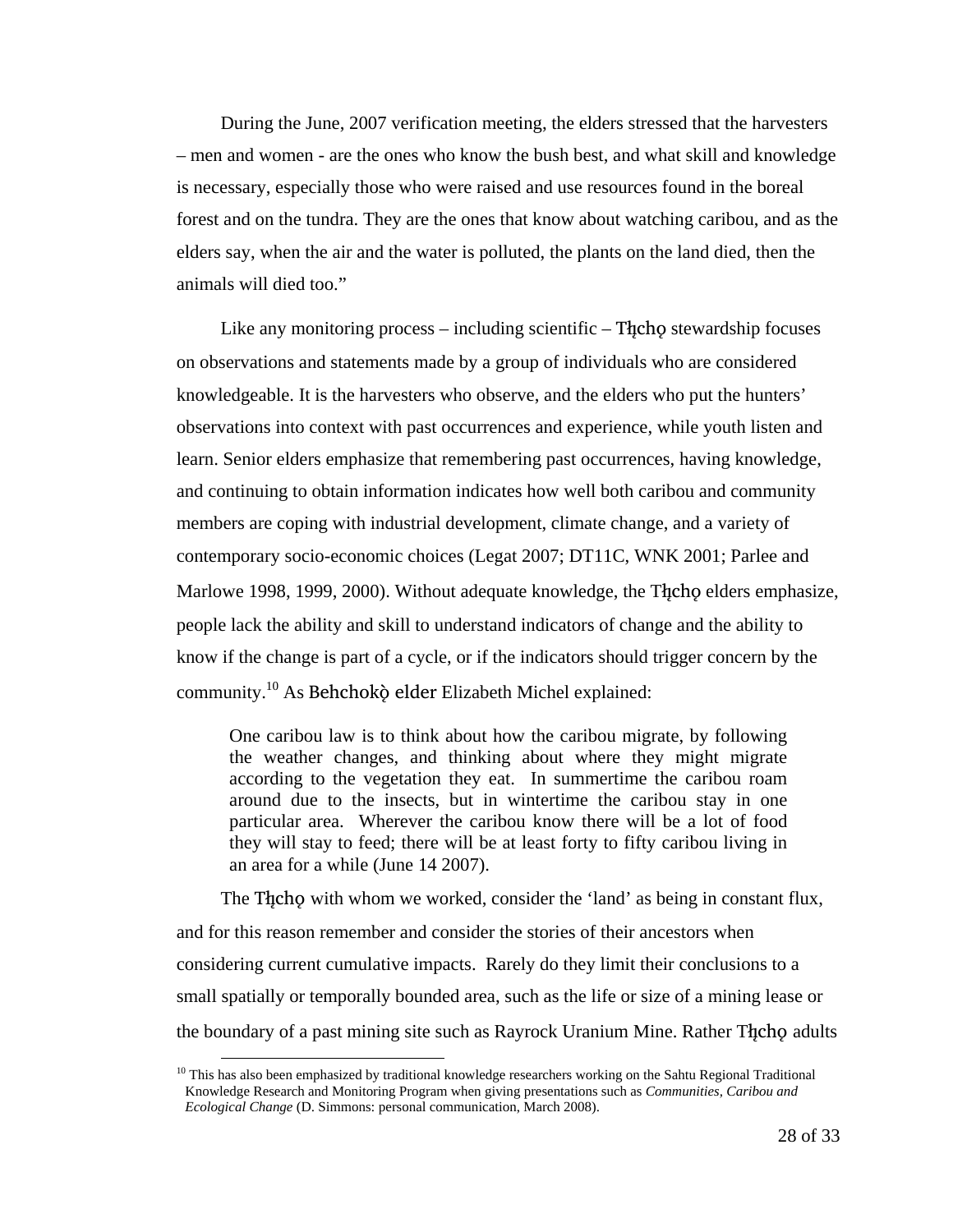consider as many variables – through time and space – as possible as they believe all things are interrelated. Rules and laws governing behaviour towards caribou are embedded in a body of stories telling of consistency and change over time.

A statement made by Amen Tailbone, an elder from Gamètì, in 1995 expanded on Elizabeth's explanation:

You must know the caribou and observe the caribou and if the caribou does something that is different than you expect, then you must watch them even more intensely so you understand why it did not behave the way you expected it to. (as quoted in Legat et al, 1995)

Distribution is also impacted by the state of caribou habitat, which harvesters study through observation and discuss among themselves and with elders. Not only do they discuss the abundance of lichen, grasses and sedges, they discuss the amount of dust that has accumulated and covers vegetation in the proximity of the mines, just as they discuss the degree to which any given fire has destroyed caribou habitat in the boreal forest, and how fish, caribou and water fowl taste. Elders and active hunters know the degree to which fires have damaged the availability of plants on which caribou forage. Knowledge of what caribou eat is gained while observing them forage, and by inspecting what is in their mouth when harvested. According to The colders, caribou are able to locate rich sources of food because they have a strong sense of smell. Forest fires that have destroyed their preferred food will cause caribou to migrate elsewhere to find food, just as the smell of gases and cooking fumes from mines and communities can often create problems for caribou when trying to find lush habitat (DT11C, WNK 2001).

Section 12 of Theoreg Agreement reflects this cultural perspective by stressing the importance of having good information so appropriate action can be taken. More specifically Section 12.16 commits the Wek'èezhìì Renewable Resources Board to "take steps to acquire and use traditional knowledge as well as other types of scientific information and expert opinion."

### **Concluding Remarks**

As stated above this is only the initial step towards documenting The change laws associated with wildlife. For this reason, during the verification between June 12 to 16,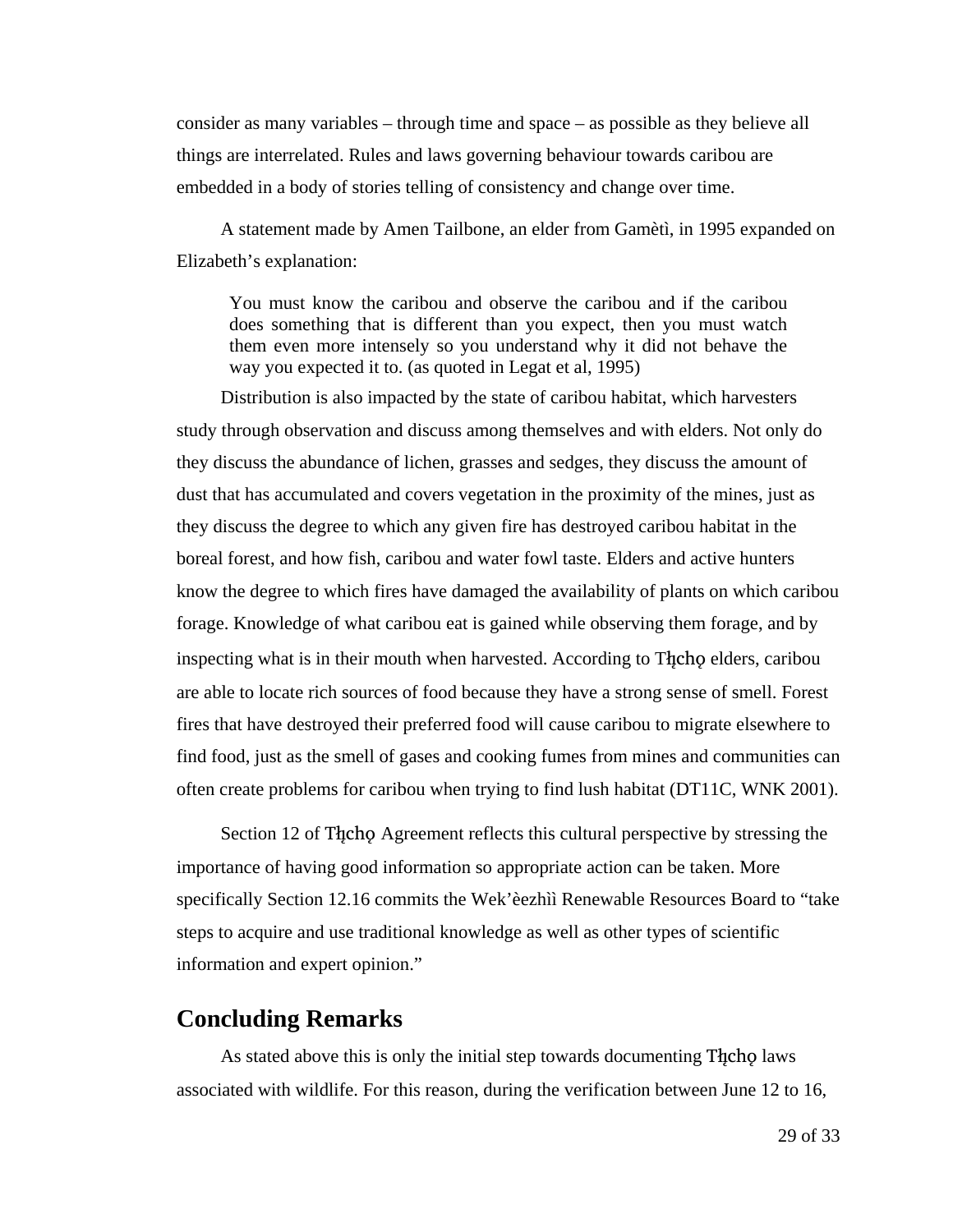2007 the Elders' Regional Committee acknowledged that more documentation was required specifically on barren land caribou but also on other wildlife including boreal caribou. They agreed with the above list of laws, making additions as they expressed their concern in the observations in both the communities and while listening to the hunters' observations of caribou.

From the Theore perspective, all impacts, whether negative or positive, can be traced back to human behaviour with the main indicator when watching for negative change being due to a lack of knowledge. This is the first indication that the caribou may be in trouble – that people do not know the basic rules of how to treat caribou and do not have knowledge of caribou habitat and behaviour.

Indicators in caribou behaviour, migration pattern, distribution and population are related to human behaviour and the state of habitats in which caribou find their nutrients. Loss of habitat can be related to lack of knowledge among humans. Take for example; caribou have a sensitive sense of smell that leads them to the lushes sedge and grass habitats, which are required to feed their young and the lactating females. Elders and hunters recognize the caribou ability to smell and their ability to remember landscape and habitat conditions as key to their ability to find lichen to survive the winter. It also gives caribou the ability to give birth within meters of lush habitat (Elizabeth Chocolate discussing what Kitikmeot Inuit told her at Kök'èetì). As elders discussed in numerous situations, and as Alfred Arrowmaker, an active hunter and trapper from Gamètì, articulated on June 4, 2008,

Different animals habitats are lush at different times, sometimes the wolves are healthy because their habitat is lush, and sometimes the caribou are healthy because their habitat is lush – it balances out if you watch over a long time. That's what my elders told me and that's what I have observed.

 Small caribou populations and rapid changes in distribution can mean there is insufficient food for them to forage, or their habitat has been damaged in some way. Habitat changes can be the ebb and flow of natural cycles, or can be caused by human behaviour. Problems with caribou habitat are evident when the following are observed: sore or broken limbs; damaged hooves; hair in poor condition; foul smelling meat; grainy hides, and weight problems. Something is wrong and they think it is related to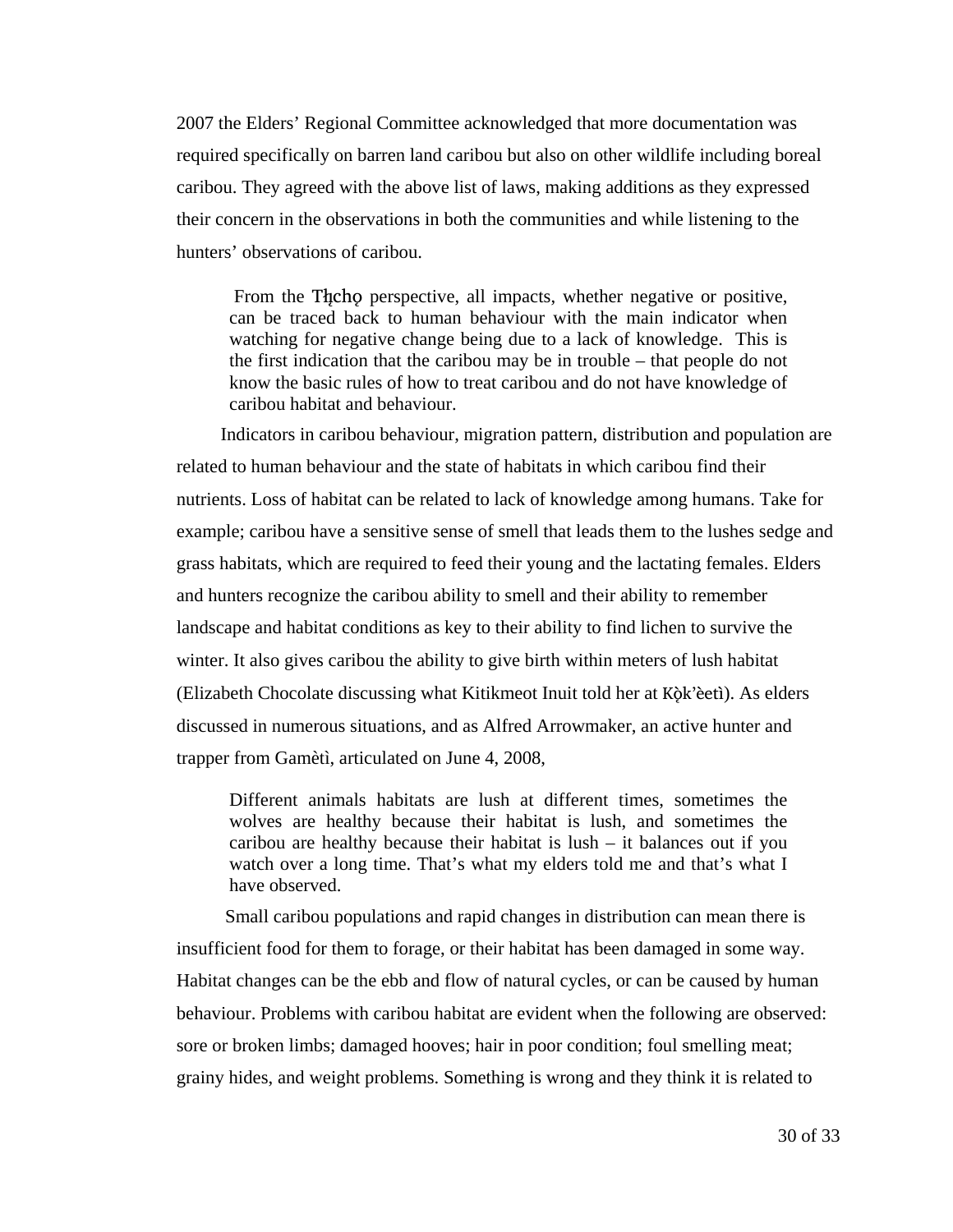mines being developed on caribou habitat that is needed in the summer to build up fat and strength for the winter. It is interesting to note that elders shared the observations they had made around Rayrock Uranium Mine, which are listed in 'The Trees all Turned to Wood'. Mostly these indicators refer to the animals that remain in situ around the mine, and although they rarely referred to caribou they did make assumptions about what may be happening to caribou based on what was happening to their own bodies and the bodies of beaver and fish.

If, however, the habitat on which caribou depend is lush, it is usually inappropriate human behaviour that inevitably creates situations causing caribou to move away from an area. Caribou will move away from excessive dust, smoke or the smells of gas, and from humans who treat them in a disrespectful manner. The elders and many of the hunters consider radio collaring to be disrespectful to caribou in general.

Traditional educators stress the important of knowing and using appropriate language when hunting, cutting up and preserving caribou. Not only did the Thcho elders stress this during out work on caribou and migration patterns, the elders living in Åutselk'è also considered a lack of cutting up and lack of appropriate language skills as an indication of negative change and the need to heighten awareness of how to 'care'.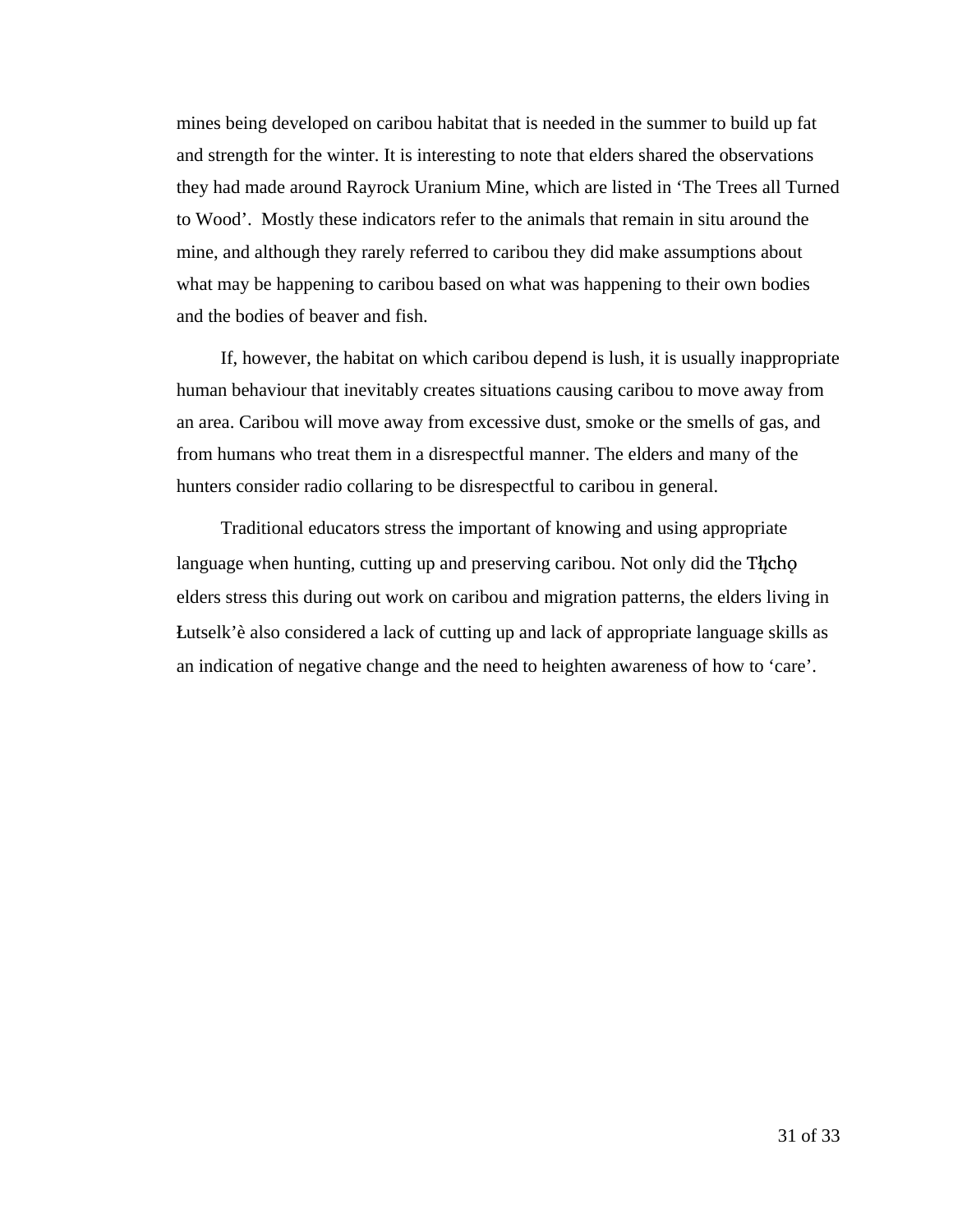## **References**

- Basso, Keith H. 1996a. *Wisdom Sites in Places: Landscape and Language Among the Western Apache*. Albuquerque: University of New Mexico Press.
- Cruikshank, Julie. 1998a. *The Social Life of Stories: Narrative and Knowledge in the Yukon Territories*. Vancouver: UBC Press.
- Dogrib Treaty 11 Council, Whaèhdọò Nàowo Kò. 2001. Caribou Migration and the *State of Their Habitat*. (Compiled by Allice Legat, Georgina Chocolate and Bobby Gon). Yellowknife: West Kitikmeot Slave Study Society.
- Goulet, Jean-Guy A. 1998. *Ways of Knowing: Experience, Knowledge, and Power Among the Dene Tha*. Vancouver: UBC Press.
- Government of Northwest Territories. 2006. "Communities and Diamonds: Socioeconomic Impacts in the Communities of: Bechokö, Gamètì, Wekweètì, Detah, Ndilo, Łutsel K'e an Yellowknife" [Web Page]. Accessed 5 Sep 2007. Available at http://www.gov.nt.ca/research/publications/pdfs/CD\_2005%20final.pdf.
- Legat, Allice. 2007. "Walking the Land, Feeding the Fire: A Thicho Ethnography on Becoming Knowledgeable." University of Aberdeen, Aberdeen.

\_\_\_\_\_\_\_\_\_\_, Madeline Chocolate, Celine Football, and Sally A. Zoe. 1995. "Traditional Methods Used by the Dogrib to Harvest Caribou." Hay River: Dene Cultural Institute.

Parlee, Brenda and Evelyn Marlowe. 1998. "Community Based Monitoring." Yellowknife: West Kitikmeot Slave Study Socieyt.

———. 1999. *Final Report: Traditional Knowledge on Community Health*. WKSS web page.

Sarris, Greg. 1993. *Keeping Slug Woman Alive*. Berkeley: University of California Press.

# **Other Reading**

- Anderson, David G. 2000. *Identity and Ecology in Arctic Siberia : the Number One Reindeer Brigade* . Oxford: Oxford University Press.
- Berkes, Fikret C. J. F. C. 2000. "Rediscovery of Traditional Ecological Knowledge As Adaptive Management." *Ecological Applications* 10(5):1251-62.
- Ellis, Stephen, Project Director. 2002. *Traditional Knowledge in the Kache Tué Study Region: Phase Three - Towards a Comprehensive Environmental Monitoring Program in the Kakinene Region*. Yellowknife: West Kitikmeot Slave Study